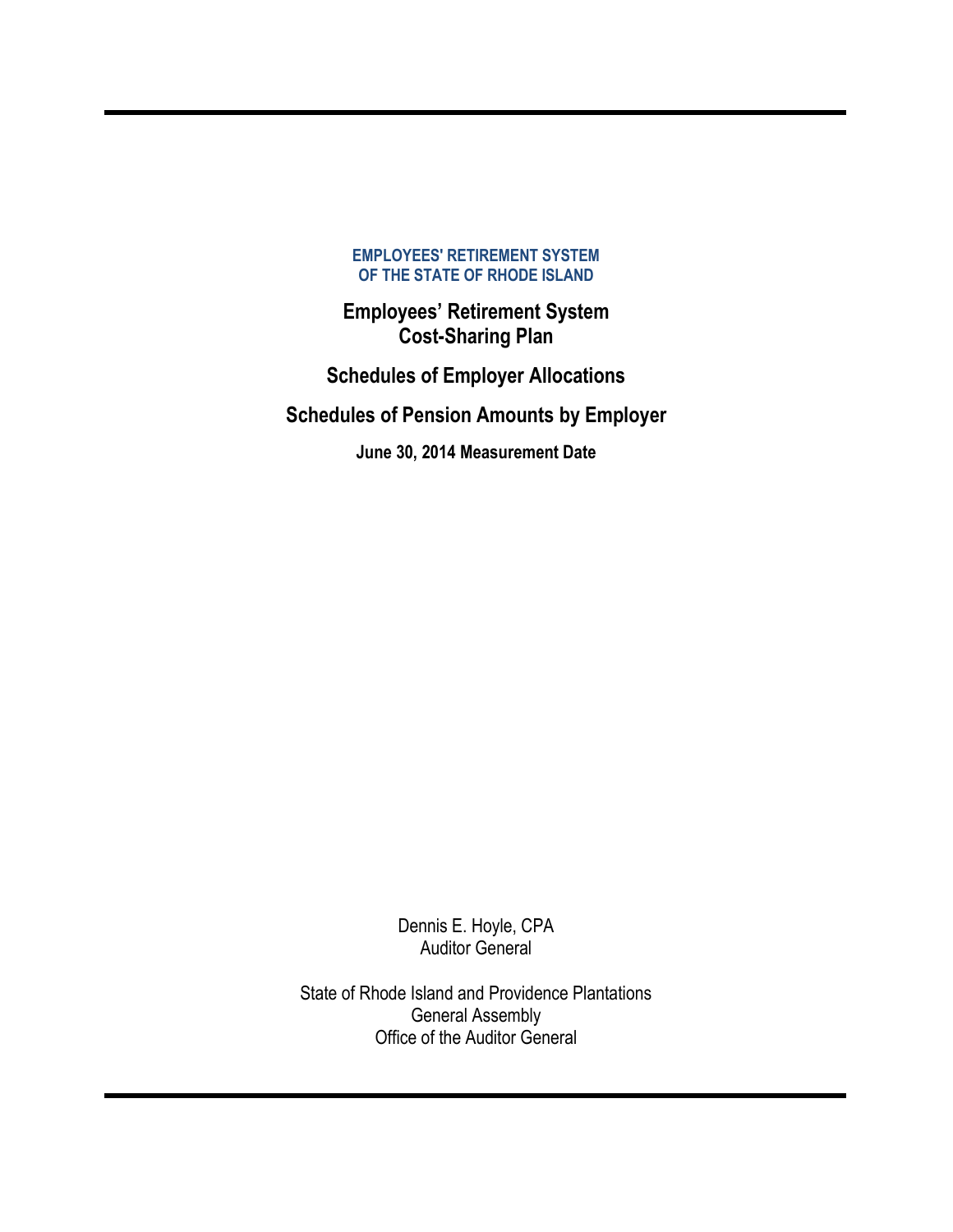

Office of the Auditor General

State of Rhode Island and Providence Plantations - General Assembly **Dennis E. Hoyle, CPA - Auditor General**

**oag.ri.gov**

86 Weybosset Street • Providence, RI • 02903-2800 tel: 401.222.2435 · fax: 401.222.2111

November 4, 2015

JOINT COMMITTEE ON LEGISLATIVE SERVICES:

SPEAKER Nicholas A. Mattiello, Chairman

Senator M. Teresa Paiva Weed Senator Dennis L. Algiere Representative John J. DeSimone Representative Brian C. Newberry

We have completed our audit of the Schedules of Employer Allocations and Schedules of Pension Amounts by Employer for the Employees' Retirement System (ERS) Cost-Sharing Plan of the State of Rhode Island for the fiscal year ended June 30, 2014.

These Schedules will be used by employers participating in the ERS cost-sharing defined benefit plan to meet their fiscal 2015 financial reporting responsibilities under generally accepted accounting principles – specifically the requirements of Governmental Accounting Standards Board Statement No. 68 – *Accounting and Financial Reporting for Pensions.* 

Other reports containing similar information for the Teachers' Survivors Benefits Plan and the Municipal Employees' Retirement System Plan will be issued under separate cover.

Our report is contained herein as outlined in the Table of Contents.

Sincerely, Dennis E. Hoyle, CPA Auditor General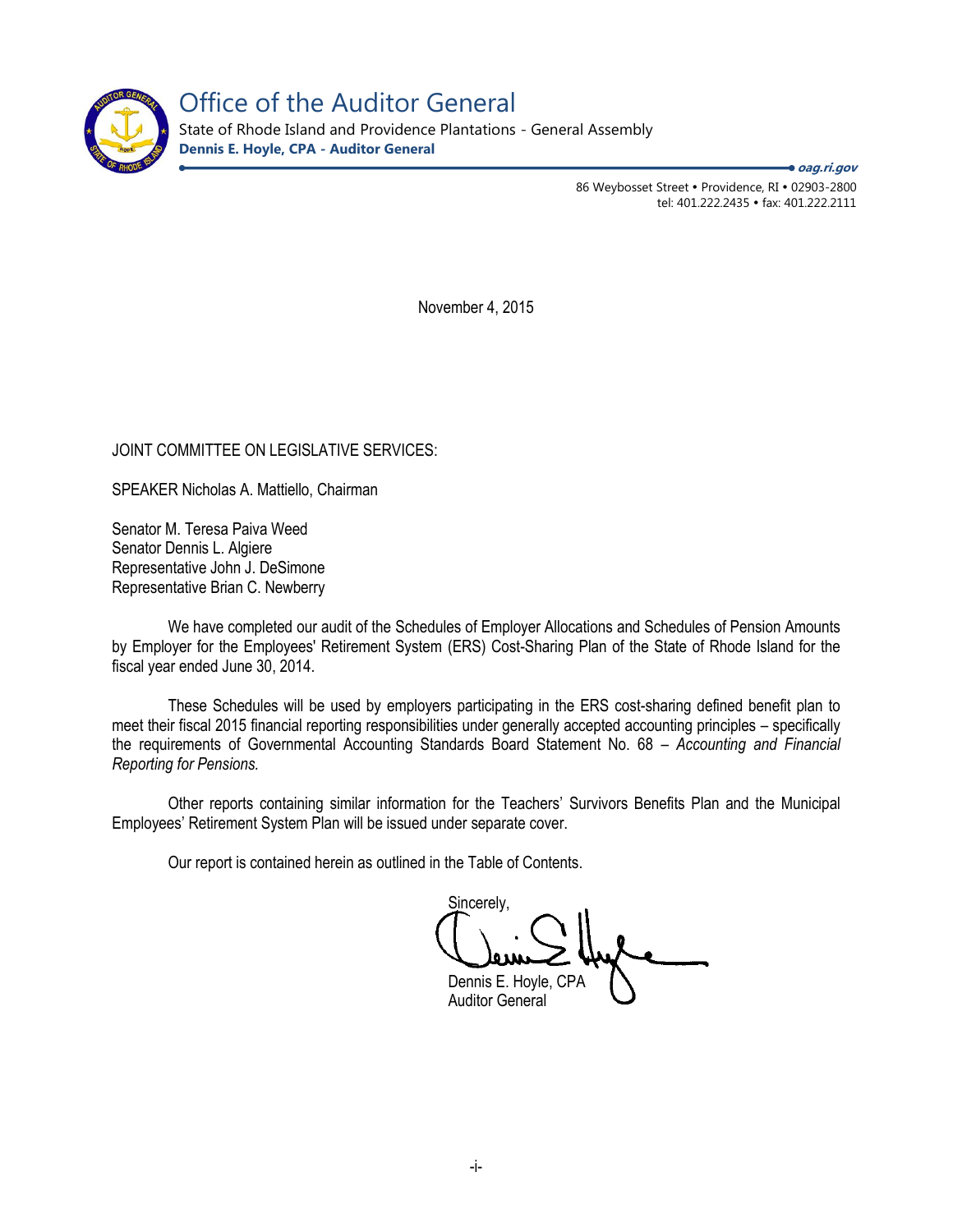# *Employees' Retirement System Cost-Sharing Plan*

## **Schedules of Employer Allocations**

## **Schedules of Pension Amounts by Employer**

**June 30, 2014 Measurement Date**

## **TABLE OF CONTENTS**

## **PAGE**

| I.   | <b>INTRODUCTION</b>                                                                      |    |
|------|------------------------------------------------------------------------------------------|----|
| Ш.   | INDEPENDENT AUDITOR'S REPORT                                                             | 2  |
| III. | <b>Schedule A</b> - SCHEDULE OF EMPLOYER ALLOCATIONS – STATE EMPLOYEES                   | 4  |
| IV.  | Schedule B - SCHEDULE OF EMPLOYER AND OTHER NONEMPLOYER ENTITY<br>ALLOCATIONS - TEACHERS | 5  |
| V.   | <b>Schedule C</b> - SCHEDULE OF PENSION AMOUNTS BY EMPLOYER - STATE EMPLOYEES            | 6  |
| VI.  | Schedule D - SCHEDULE OF PENSION AMOUNTS BY EMPLOYER - TEACHERS                          | 11 |
| VII. | NOTES TO SCHEDULES OF EMPLOYER ALLOCATIONS AND PENSION AMOUNTS<br>BY EMPLOYER            | 21 |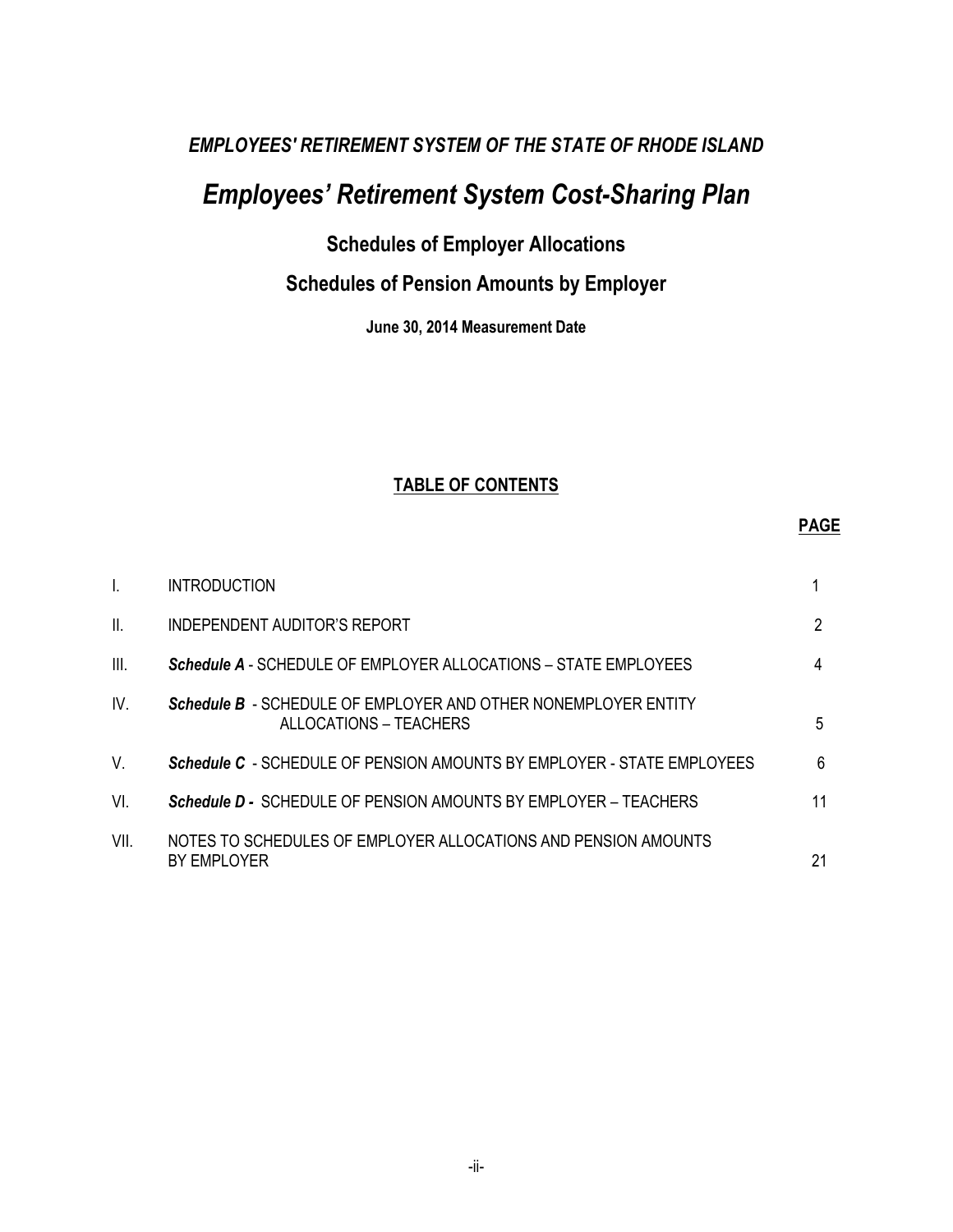## *Employees' Retirement System Cost-Sharing Plan*

## **Schedules of Employer Allocations**

## **Schedules of Pension Amounts by Employer**

**June 30, 2014 Measurement Date** 

#### **INTRODUCTION**

The Employees' Retirement System (ERS) Plan covers state employees, certain employees of quasi-public agencies, and teachers employed by local educational agencies, collaboratives and certain charter schools. ERS is a cost-sharing plan with a special funding situation related to teacher members. Separate actuarial valuations are made for state employee and teacher members; however, separate valuations are not made for individual employers participating in the plan.

For employers with teacher members in ERS, due to the "special funding" situation, the State will report approximately 40% of the net pension liability in its financial statements and the remaining 60% will be reported as a liability in the financial statements of the employer with teacher members in the plan.

As a cost-sharing plan – the net pension liability is apportioned based on proportionate contributions – see Schedules A and B.

The measurement date is June 30, 2014 – the information included herein is intended for use in Fiscal 2015 financial reporting by employers participating in the ERS cost-sharing plan. These include the State of Rhode Island, certain component units of the State of Rhode Island and municipalities, regional school districts, and collaboratives that have teachers participating in the plan.

The net pension liability and other measures included herein have been developed consistent with the requirements of GASB Statement No. 68 – *Accounting and Financial Reporting for Pensions*. Such amounts are intended for accounting and financial reporting by governments which prepare their financial statements in accordance with generally accepted accounting principles as promulgated by the Governmental Accounting Standards Board. These amounts may and will likely differ from amounts reported in actuarial valuations used to measure actuarially determined contribution amounts consistent with the plan's adopted funding policies.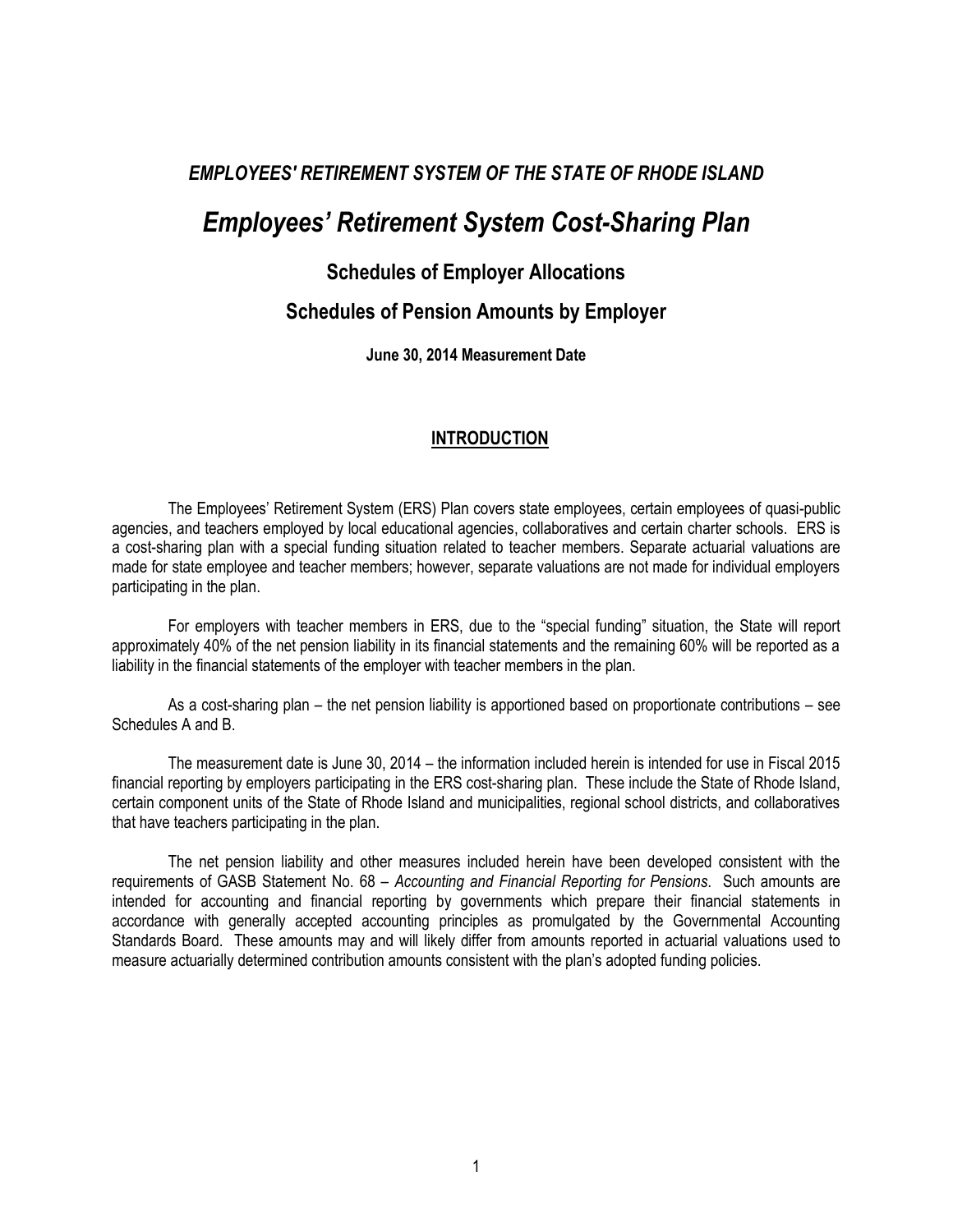

Office of the Auditor General

State of Rhode Island and Providence Plantations - General Assembly **Dennis E. Hoyle, CPA - Auditor General**

> 86 Weybosset Street • Providence, RI • 02903-2800 tel: 401.222.2435 · fax: 401.222.2111 **oag.ri.gov**

#### **INDEPENDENT AUDITOR'S REPORT**

JOINT COMMITTEE ON LEGISLATIVE SERVICES, GENERAL ASSEMBLY STATE OF RHODE ISLAND AND PROVIDENCE PLANTATIONS:

RETIREMENT BOARD OF THE EMPLOYEES' RETIREMENT SYSTEM OF THE STATE OF RHODE ISLAND:

#### *Report on Schedules*

We have audited the accompanying Schedules of Employer Allocations (state employees and teachers and other nonemployer entity) of the Employees' Retirement System Plan (the Plan) as of and for the year ended June 30, 2014, and the related notes. We have also audited the total for all entities of the columns titled beginning net pension liability, ending net pension liability, total deferred outflows of resources, total deferred inflows of resources, and total pension expense (specified column totals) included in the accompanying Schedules of Pension Amounts by Employer of the Plan (state employees and teachers) as of and for the year ended June 30, 2014, and the related notes.

#### *Management's Responsibility for the Schedules*

Management is responsible for the preparation and fair presentation of these schedules in accordance with accounting principles generally accepted in the United States of America; this includes the design, implementation, and maintenance of internal control relevant to the preparation and fair presentation of the schedules that are free from material misstatement, whether due to fraud or error.

#### *Auditor's Responsibility*

Our responsibility is to express opinions on the Schedules of Employer Allocations and the specified column totals included in the Schedules of Pension Amounts by Employer based on our audit. We conducted our audit in accordance with auditing standards generally accepted in the United States of America. Those standards require that we plan and perform the audit to obtain reasonable assurance about whether the schedules of employer allocations and specified column totals included in the schedules of pension amounts by employer are free from material misstatement.

An audit involves performing procedures to obtain audit evidence about the amounts and disclosures in the schedules of employer allocations and specified column totals included in the schedules of pension amounts by employer. The procedures selected depend on the auditor's judgment, including the assessment of the risks of material misstatement of the schedules of employer allocations and specified column totals included in the schedules of pension amounts by employer, whether due to fraud or error. In making those risk assessments, the auditor considers internal control relevant to the entity's preparation and fair presentation of the schedules of employer allocations and specified column totals included in the schedules of pension amounts by employer in order to design audit procedures that are appropriate in the circumstances, but not for the purpose of expressing an opinion on the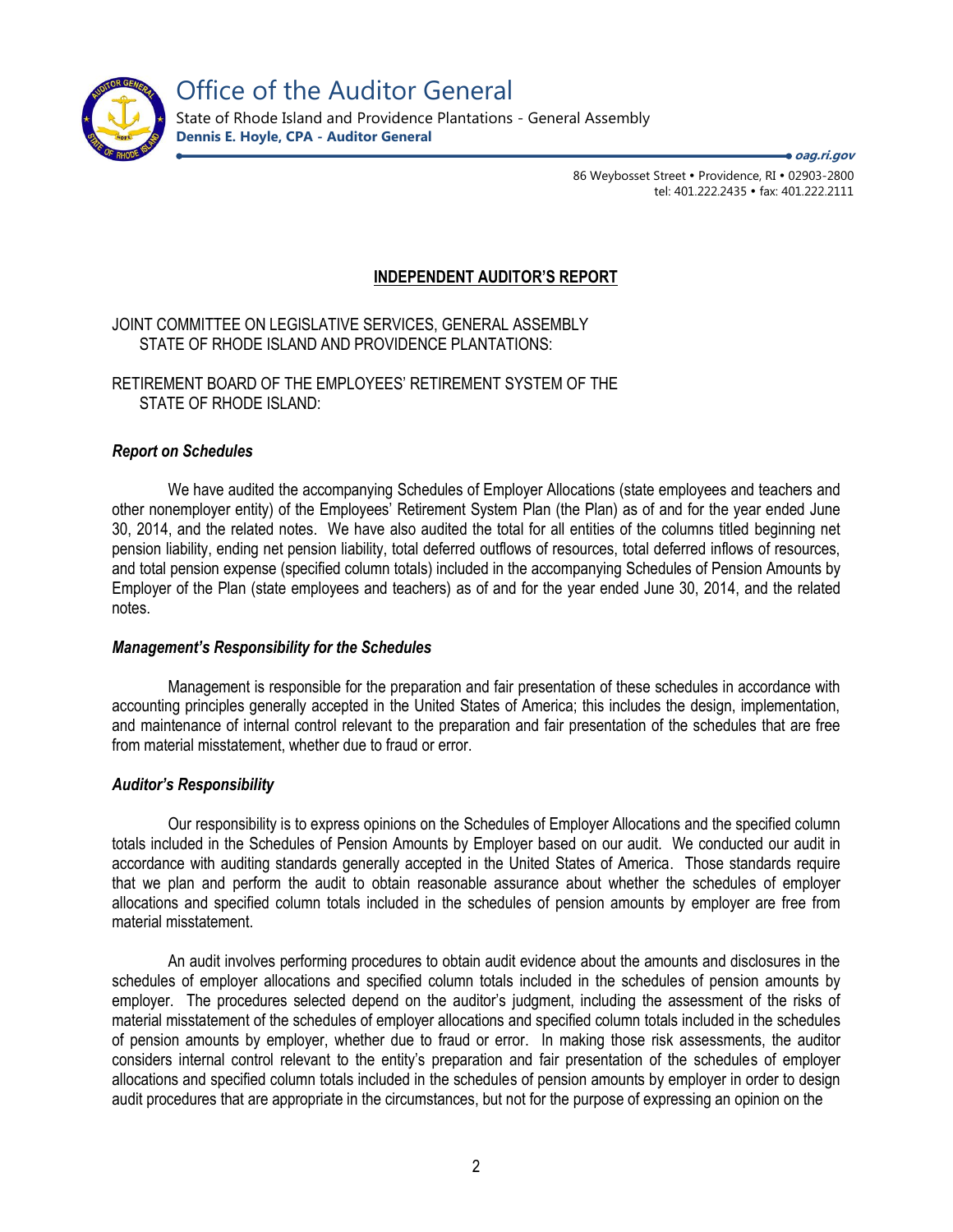Joint Committee on Legislative Services, General Assembly Retirement Board of the Employees' Retirement System of the State of Rhode Island

effectiveness of the entity's internal control. Accordingly, we express no such opinion. An audit also includes evaluating the appropriateness of accounting policies used and the reasonableness of significant accounting estimates made by management, as well as evaluating the overall presentation of the schedules of employer allocations and specified column totals included in the schedules of pension amounts by employer.

We believe that the audit evidence we have obtained is sufficient and appropriate to provide a basis for our audit opinions.

#### *Opinions*

In our opinion, the schedules referred to above present fairly, in all material respects, the employer allocations for state employees and teachers and other nonemployer entity, and beginning net pension liability, ending net pension liability, total deferred outflows of resources, total deferred inflows of resources, and total pension expense for the total of all participating state employee and teacher entities for the Employees' Retirement System Plan as of and for the year ended June 30, 2014, in accordance with accounting principles generally accepted in the United States of America.

#### *Other Matter*

We have audited, in accordance with auditing standards generally accepted in the United States of America, the financial statements of the Employees' Retirement System Plan within the Employees' Retirement System of the State of Rhode Island as of and for the year ended June 30, 2014, and our report thereon, dated December 18, 2014, expressed an unmodified opinion on those financial statements. Our report dated December 18, 2014 made reference to the schedule of employer allocations for state employees and the schedule of employer and other nonemployer entity allocations for teachers which were included as supplementary information in the System's financial statements. Those schedules have been subsequently restated as included herein. Our report dated December 18, 2014 was updated on November 3, 2015 with respect to Notes 13 and 14 and required supplementary information.

#### *Restriction on Use*

Our report is intended solely for the information and use of the Employees' Retirement System of the State of Rhode Island's management, the Retirement Board of the Employees' Retirement System of the State of Rhode Island, the Employees' Retirement System employers and their auditors and is not intended to be and should not be used by anyone other than these specified parties.

Dennis E. Hoyle, CPA Auditor General

November 4, 2015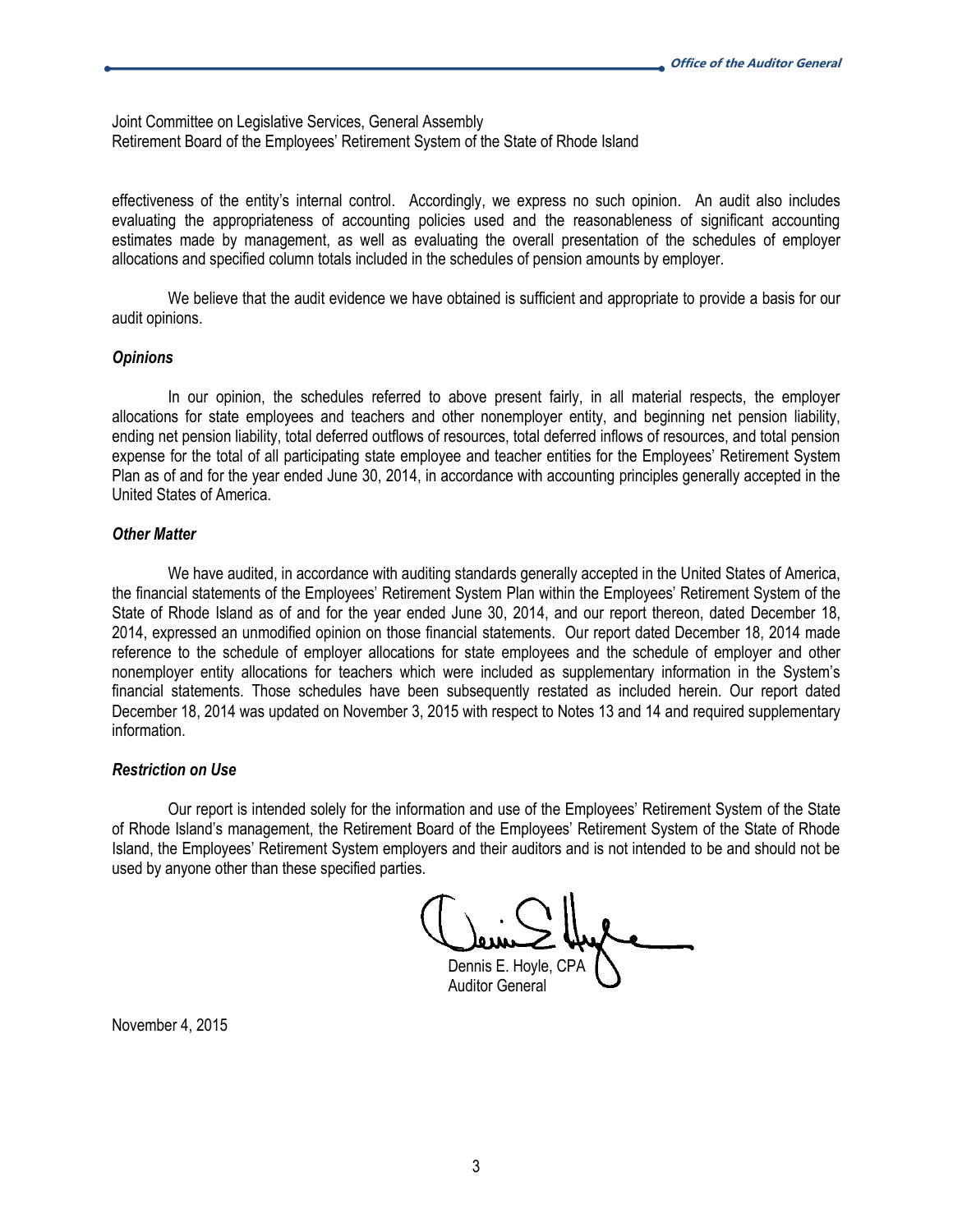## *EMPLOYEES' RETIREMENT SYSTEM COST-SHARING PLAN*

## *Schedule of Employer Allocations - State Employees*

| State, proprietary fund, or component unit      | Fiscal 2014 employer contribution |             |  |               |  |  |
|-------------------------------------------------|-----------------------------------|-------------|--|---------------|--|--|
|                                                 |                                   | Amount      |  | Percent       |  |  |
| State of Rhode Island                           | \$                                | 134,265,071 |  | 88.98606003%  |  |  |
| University of Rhode Island                      |                                   | 8,493,953   |  | 5.62948655%   |  |  |
| <b>Rhode Island College</b>                     |                                   | 3.016.206   |  | 1.99903273%   |  |  |
| <b>Community College of RI</b>                  |                                   | 2,220,527   |  | 1.47168564%   |  |  |
| <b>Rhode Island Lottery</b>                     |                                   | 1,127,463   |  | 0.74724193%   |  |  |
| <b>RI Higher Education Assistance Authority</b> |                                   | 252.733     |  | 0.16750232%   |  |  |
| Narragansett Bay Commission                     |                                   | 1,317,046   |  | 0.87289096%   |  |  |
| <b>RI Commerce Corporation</b>                  |                                   | 23.188      |  | 0.01536839%   |  |  |
| <b>RI Airport Corporation</b>                   |                                   | 167.075     |  | 0.11073145%   |  |  |
| Total                                           | \$                                | 150.883.263 |  | 100.00000000% |  |  |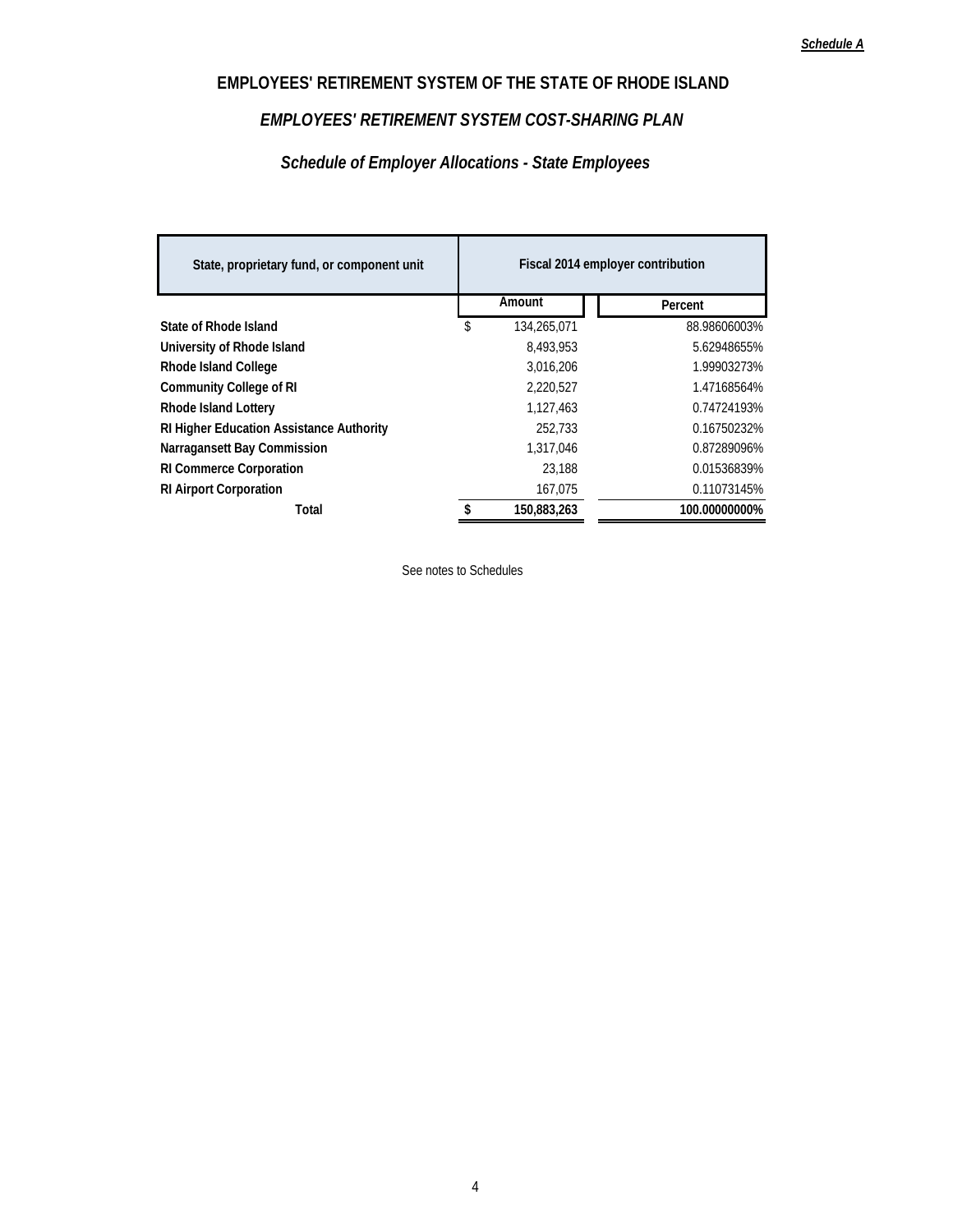## **EMPLOYEES' RETIREMENT SYSTEM OF THE STATE OF RHODE ISLAND** *EMPLOYEES' RETIREMENT SYSTEM COST-SHARING PLAN*

#### *Schedule of Employer and Other Nonemployer Entity Allocations - Teachers*

| <b>Employer Unit</b>                                           | Employer<br>Contributions at<br>shared rate | Federally Funded -<br>100% local<br>contributions | Fiscal 2014 total<br>actual contributions | Adjustment -<br>equivalent<br>contributions all at<br>shared rate | <b>Adjusted Total</b> | Percent                    |
|----------------------------------------------------------------|---------------------------------------------|---------------------------------------------------|-------------------------------------------|-------------------------------------------------------------------|-----------------------|----------------------------|
| <b>State of Rhode Island</b>                                   |                                             |                                                   | \$<br>76,700,915 \$                       | 3,400,737 \$                                                      | 80,101,652            | 40.67908451%               |
|                                                                |                                             |                                                   |                                           |                                                                   |                       |                            |
| <b>School District or Charter School</b><br>Barrington         | 2,691,113 \$<br>\$                          | 47,512 \$                                         | 2,738,625 \$                              | $(19,345)$ \$                                                     | 2,719,280             | 1.38096816%                |
| <b>Bristol/Warren</b>                                          | 2,594,308                                   | 196,820                                           | 2,791,128                                 | (80, 137)                                                         | 2,710,992             | 1.37675883%                |
| <b>Burrillville</b>                                            | 1,714,909                                   | 180,572                                           | 1,895,481                                 | (73, 521)                                                         | 1,821,960             | 0.92527010%                |
| <b>Central Falls</b>                                           | 1,918,515                                   | 333,011                                           | 2,251,526                                 | (135, 588)                                                        | 2,115,938             | 1.07456482%                |
| Chariho                                                        | 2,937,647                                   | 129,633                                           | 3,067,280                                 | (52, 781)                                                         | 3,014,499             | 1.53089304%                |
| Coventry                                                       | 4,204,583                                   | 270,023                                           | 4,474,606                                 | (109, 942)                                                        | 4,364,664             | 2.21656528%                |
| Cranston                                                       | 8,585,931                                   | 525,050                                           | 9,110,981                                 | (213, 778)                                                        | 8,897,203             | 4.51838480%                |
| Cumberland                                                     | 3,160,894                                   | 221,297                                           | 3,382,191                                 | (90, 103)                                                         | 3,292,089             | 1.67186503%                |
| <b>East Greenwich</b>                                          | 1,912,807                                   | 36,318                                            | 1,949,124                                 | (14, 787)                                                         | 1,934,338             | 0.98234027%                |
| <b>East Providence</b>                                         | 3,679,059                                   | 194,590                                           | 3,873,649                                 | (79, 229)                                                         | 3,794,420             | 1.92697069%                |
| <b>Exeter-West Greenwich</b>                                   | 1,859,365                                   | 81,767                                            | 1,941,132                                 | (33, 292)                                                         | 1,907,840             | 0.96888373%                |
| Foster                                                         | 241,385                                     | 10,957                                            | 252,342                                   | (4, 461)                                                          | 247,881               | 0.12588445%                |
| Foster-Glocester                                               | 1,030,209                                   | 29,973                                            | 1,060,182                                 | (12, 204)                                                         | 1,047,978             | 0.53220866%                |
| Glocester                                                      | 437,365                                     | 15,103                                            | 452,468                                   | (6, 149)                                                          | 446,319               | 0.22666009%                |
| Jamestown                                                      | 528,638                                     | 34,548                                            | 563,185                                   | (14,066)                                                          | 549,119               | 0.27886639%                |
| Johnston                                                       | 2,478,022                                   | 134,489                                           | 2,612,511                                 | (54, 758)                                                         | 2,557,752             | 1.29893738%                |
| Lincoln<br><b>Little Compton</b>                               | 3,112,738                                   | 189,761                                           | 3,302,499                                 | (77, 262)                                                         | 3,225,237             | 1.63791472%                |
| Middletown                                                     | 372,381<br>2,084,704                        | 104,811                                           | 372,381<br>2,189,515                      | (42, 675)                                                         | 372,381<br>2,146,841  | 0.18911110%<br>1.09025855% |
| Narragansett                                                   | 1,386,598                                   | 48,175                                            | 1,434,773                                 | (19,615)                                                          | 1,415,159             | 0.71867874%                |
| New Shoreham                                                   | 237,543                                     | 1,577                                             | 239,120                                   | (642)                                                             | 238,478               | 0.12110929%                |
| Newport                                                        | 1,890,386                                   | 236,431                                           | 2,126,818                                 | (96, 265)                                                         | 2,030,553             | 1.03120272%                |
| North Kingstown                                                | 3,309,707                                   | 135,478                                           | 3,445,185                                 | (55, 161)                                                         | 3,390,024             | 1.72160099%                |
| <b>North Providence</b>                                        | 2,249,172                                   | 262,418                                           | 2,511,590                                 | (106, 846)                                                        | 2,404,745             | 1.22123336%                |
| North Smithfield                                               | 1,371,761                                   | 19,250                                            | 1,391,011                                 | (7, 838)                                                          | 1,383,174             | 0.70243536%                |
| Northern RI Collaborative                                      | 310,172                                     |                                                   | 310,172                                   |                                                                   | 310,172               | 0.15751862%                |
| Pawtucket                                                      | 5,918,011                                   | 1,064,858                                         | 6,982,869                                 | (433, 564)                                                        | 6,549,305             | 3.32602042%                |
| Portsmouth                                                     | 2,301,804                                   | 28,880                                            | 2,330,685                                 | (11, 759)                                                         | 2,318,926             | 1.17765085%                |
| Providence                                                     | 17,671,645                                  | 1,788,314                                         | 19,459,960                                | (728, 125)                                                        | 18,731,835            | 9.51283619%                |
| Scituate                                                       | 1,458,070                                   | 26,829                                            | 1,484,900                                 | (10, 924)                                                         | 1,473,976             | 0.74854868%                |
| Smithfield                                                     | 1,801,478                                   | 95,202                                            | 1,896,681                                 | (38, 762)                                                         | 1,857,919             | 0.94353141%                |
| South Kingstown                                                | 3,160,816                                   | 115,594                                           | 3,276,410                                 | (47,065)                                                          | 3,229,345             | 1.64000108%                |
| Tiverton                                                       | 1,323,008                                   | 25,502                                            | 1,348,510                                 | (10, 383)                                                         | 1,338,127             | 0.67955856%                |
| Urban Collaborative                                            | 116,864                                     |                                                   | 116,864                                   |                                                                   | 116,864               | 0.05934843%                |
| Warwick                                                        | 9,417,773                                   | 731,983                                           | 10,149,757                                | (298, 032)                                                        | 9,851,725             | 5.00313203%                |
| West Bay Collaborative                                         | 97,636                                      |                                                   | 97,636                                    |                                                                   | 97,636                | 0.04958399%                |
| <b>West Warwick</b>                                            | 2,727,947                                   | 237,879                                           | 2,965,826                                 | (96, 854)                                                         | 2,868,972             | 1.45698799%                |
| Westerly                                                       | 3,091,562                                   | 88,537                                            | 3,180,099                                 | (36, 049)                                                         | 3,144,051             | 1.59668496%                |
| Woonsocket                                                     | 3,983,276<br>240,225                        | 505,432                                           | 4,488,708                                 | (205, 790)                                                        | 4,282,918             | 2.17505093%<br>0.12421365% |
| <b>Highlander Charter School</b><br>Paul Cuffee Charter School | 600,533                                     | 7,364<br>108,340                                  | 247,589<br>708,873                        | (2,998)<br>(44, 111)                                              | 244,591<br>664,762    | 0.33759476%                |
| Kingston Hill Charter School                                   | 103,639                                     |                                                   | 103,639                                   |                                                                   | 103,639               | 0.05263222%                |
| International Charter School                                   | 235,397                                     | 18,290                                            | 253,687                                   | (7, 447)                                                          | 246,240               | 0.12505138%                |
| <b>Compass School Charter School</b>                           | 108,314                                     |                                                   | 108,314                                   |                                                                   | 108,314               | 0.05500659%                |
| <b>Blackstone Academy Charter School</b>                       | 83,996                                      |                                                   | 83,996                                    |                                                                   | 83,996                | 0.04265663%                |
| <b>Beacon Charter School</b>                                   | 117,788                                     |                                                   | 117,788                                   |                                                                   | 117,788               | 0.05981774%                |
| Learning Community Charter School                              | 361,869                                     | 65,839                                            | 427,708                                   | (26, 807)                                                         | 400,901               | 0.20359498%                |
| Segue Institute Charter School                                 | 147,380                                     |                                                   | 147,380                                   |                                                                   | 147,380               | 0.07484586%                |
| Greene Charter School                                          | 111,154                                     | 3,989                                             | 115,144                                   | (1,624)                                                           | 113,519               | 0.05765004%                |
| <b>Trinity Academy Charter School</b>                          | 104,212                                     |                                                   | 104,212                                   |                                                                   | 104,212               | 0.05292358%                |
| RI Nurses Charter School                                       | 123,301                                     |                                                   | 123,301                                   |                                                                   | 123,301               | 0.06261754%                |
| Village Green Charter School                                   | 71,404                                      |                                                   | 71,404                                    |                                                                   | 71,404                | 0.03626195%                |
| Sheila Nowell Charter School                                   | 78,819                                      | $\overline{a}$                                    | 78,819                                    |                                                                   | 78,819                | 0.04002789%                |
|                                                                | 111,857,835<br>\$                           | \$<br>8,352,398                                   | \$<br>120,210,233 \$                      | $(3,400,737)$ \$                                                  | 116,809,496           | 59.32091549%               |
|                                                                |                                             |                                                   | \$<br>196,911,148 \$                      | $\overline{\phantom{a}}$                                          | \$<br>196,911,148     | 100.00000000%              |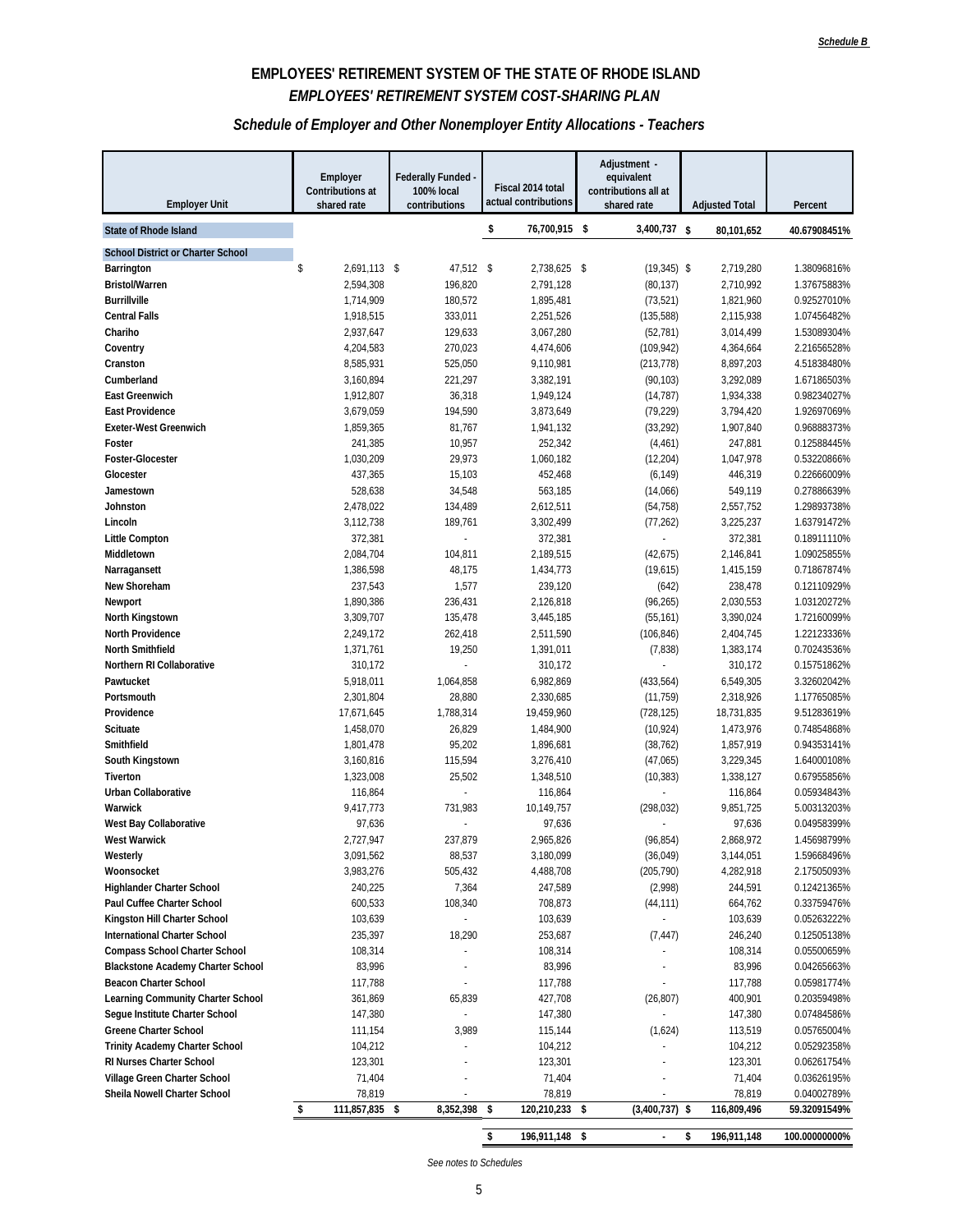| <b>Participating Employer</b>            | FY 2014<br>Contributions | Proportionate<br>Share | <b>Net Pension</b><br>Liability<br>Beginning of<br>Year | <b>Total</b><br>Pension<br>Expense |
|------------------------------------------|--------------------------|------------------------|---------------------------------------------------------|------------------------------------|
| <b>State of Rhode Island</b>             | \$<br>134,265,071        | 88.98606003%           | \$<br>1,741,705,503                                     | \$<br>117,060,528                  |
| University of Rhode Island               | 8,493,953                | 5.62948655%            | 110,184,760                                             | 7,405,549                          |
| <b>Rhode Island College</b>              | 3,016,206                | 1.99903273%            | 39,126,649                                              | 2,629,713                          |
| <b>Community College of RI</b>           | 2,220,527                | 1.47168564%            | 28,804,995                                              | 1,935,992                          |
| Lottery                                  | 1,127,463                | 0.74724193%            | 14,625,610                                              | 982,991                            |
| RI Higher Education Assistance Authority | 252,733                  | 0.16750232%            | 3,278,488                                               | 220,348                            |
| Narragansett Bay Commission              | 1,317,046                | 0.87289096%            | 17,084,912                                              | 1,148,282                          |
| <b>RI Commerce Corporation</b>           | 23,188                   | 0.01536839%            | 300,802                                                 | 20,217                             |
| <b>RI Airport Corporation</b>            | 167,075                  | 0.11073145%            | 2,167,323                                               | 145,666                            |
| <b>Totals</b>                            | 150,883,263              | 100.00000000% \$       | 1,957,279,042                                           | \$<br>131,549,286                  |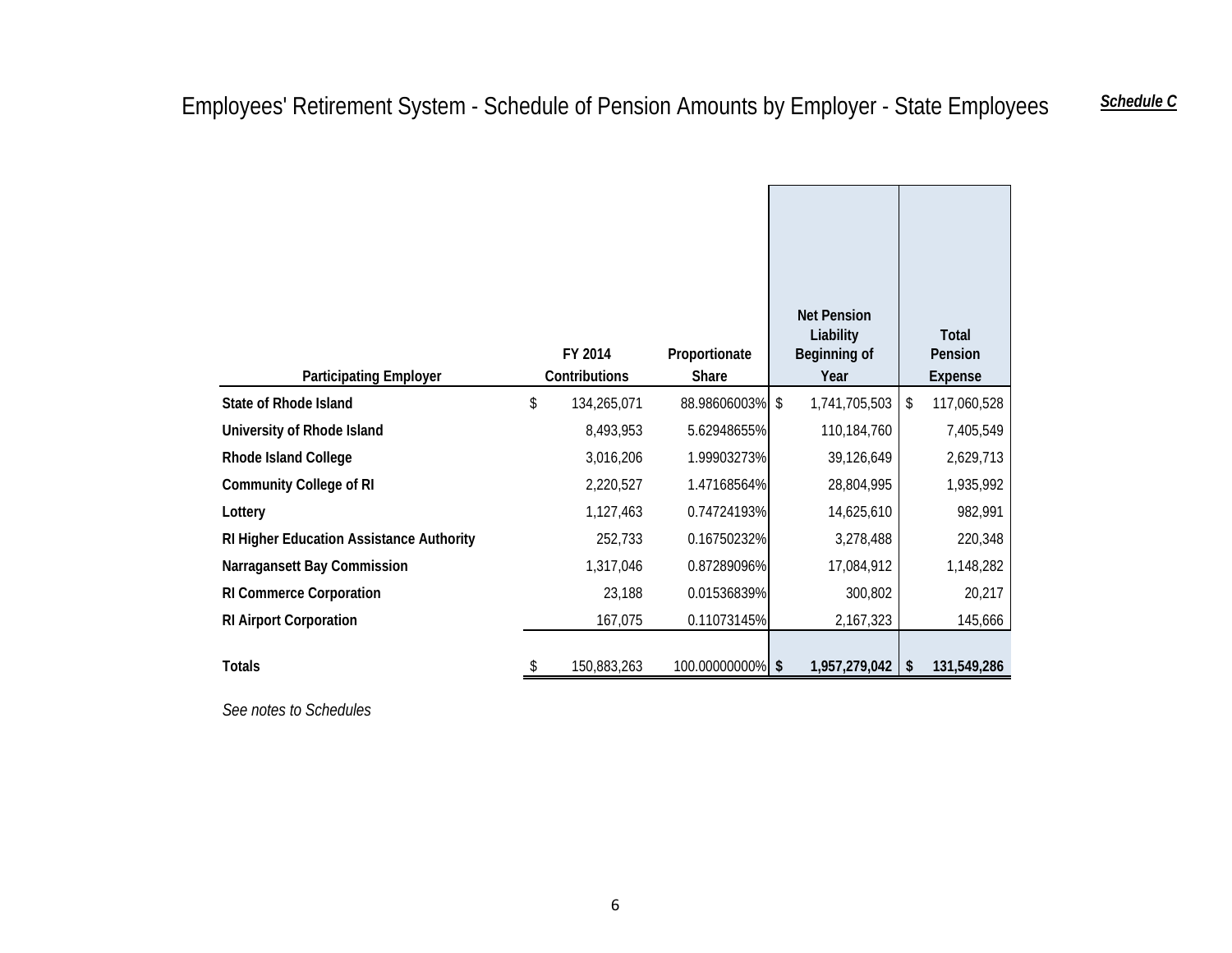|                                          |                                                                              |  |                                  |                                                                                              | Collective Deferred Outflows for Plan as a Whole<br><b>Unrecognized Current Year Deferred Outflow of Resources</b>                               |                                                             |  |
|------------------------------------------|------------------------------------------------------------------------------|--|----------------------------------|----------------------------------------------------------------------------------------------|--------------------------------------------------------------------------------------------------------------------------------------------------|-------------------------------------------------------------|--|
| <b>Participating Employer</b>            | <b>Differences</b><br><b>Between</b><br>Expected<br>and Actual<br>Experience |  | Changes of<br><b>Assumptions</b> | <b>Net Difference</b><br><b>Between</b><br>Projected<br>and Actual<br>Investment<br>Earnings | Changes in<br>Proportion and<br><b>Differences</b><br><b>Between Employer</b><br>Contributions and<br>Proportionate<br>Share of<br>Contributions | Total<br><b>Deferred</b><br><b>Outflows</b><br>of Resources |  |
| <b>State of Rhode Island</b>             | \$                                                                           |  |                                  |                                                                                              |                                                                                                                                                  |                                                             |  |
| University of Rhode Island               |                                                                              |  |                                  |                                                                                              |                                                                                                                                                  |                                                             |  |
| Rhode Island College                     |                                                                              |  |                                  |                                                                                              |                                                                                                                                                  |                                                             |  |
| <b>Community College of RI</b>           |                                                                              |  |                                  |                                                                                              |                                                                                                                                                  |                                                             |  |
| Lottery                                  |                                                                              |  |                                  |                                                                                              |                                                                                                                                                  |                                                             |  |
| RI Higher Education Assistance Authority |                                                                              |  |                                  |                                                                                              |                                                                                                                                                  |                                                             |  |
| Narragansett Bay Commission              |                                                                              |  |                                  |                                                                                              |                                                                                                                                                  |                                                             |  |
| <b>RI Commerce Corporation</b>           |                                                                              |  |                                  |                                                                                              |                                                                                                                                                  |                                                             |  |
| <b>RI Airport Corporation</b>            |                                                                              |  |                                  |                                                                                              |                                                                                                                                                  |                                                             |  |
| <b>Totals</b>                            |                                                                              |  |                                  |                                                                                              |                                                                                                                                                  |                                                             |  |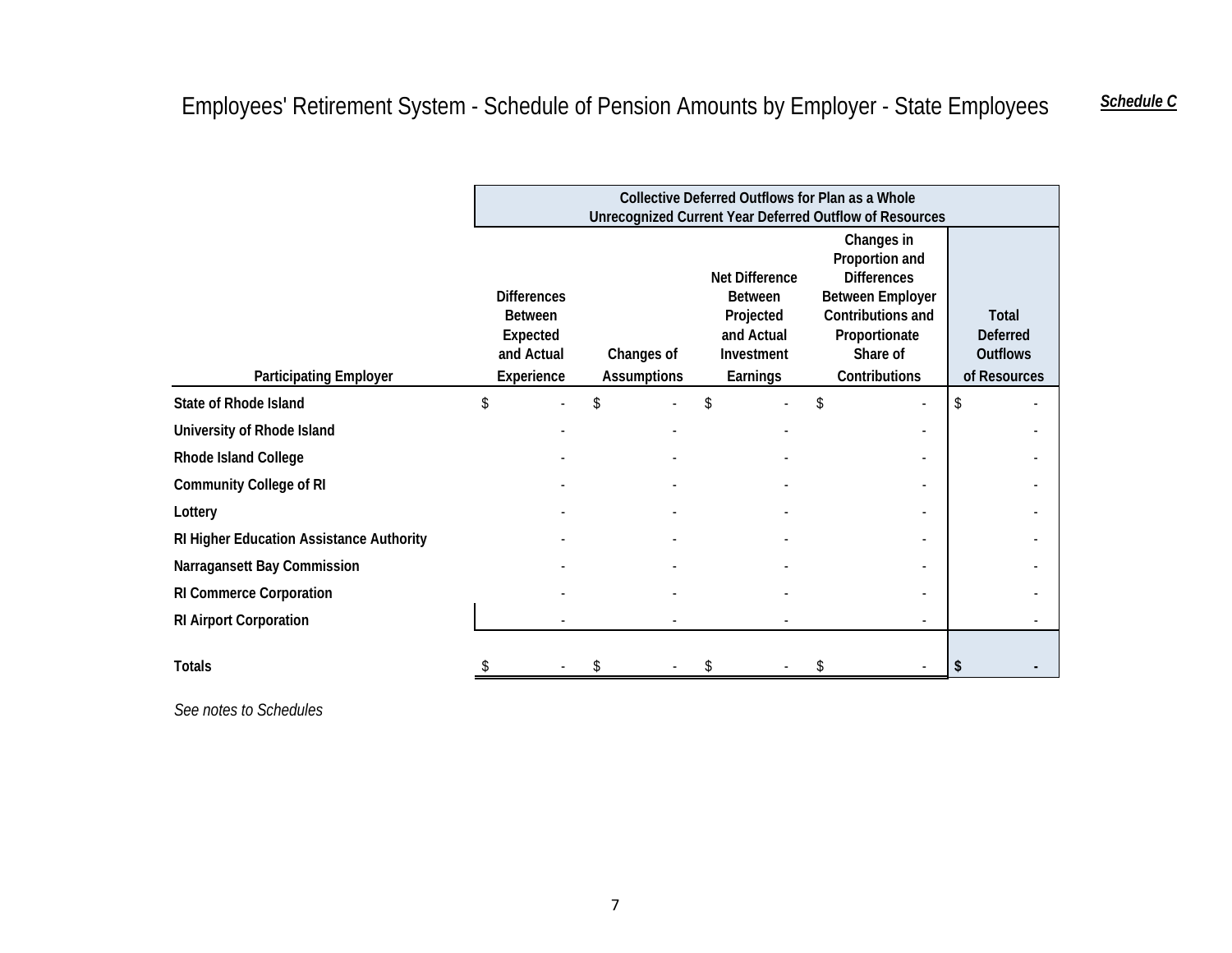# Employees' Retirement System - Schedule of Pension Amounts by Employer - State Employees *Schedule C*

|                                          |                                                                              |                                  |     |                                                                                              | Collective Deferred Inflows for Plan as a Whole<br>Unrecognized Current Year Deferred Inflow of Resources                                        |                                                            |    |                                                                              |                                           |
|------------------------------------------|------------------------------------------------------------------------------|----------------------------------|-----|----------------------------------------------------------------------------------------------|--------------------------------------------------------------------------------------------------------------------------------------------------|------------------------------------------------------------|----|------------------------------------------------------------------------------|-------------------------------------------|
| <b>Participating Employer</b>            | <b>Differences</b><br><b>Between</b><br>Expected<br>and Actual<br>Experience | Changes of<br><b>Assumptions</b> |     | <b>Net Difference</b><br><b>Between</b><br>Projected<br>and Actual<br>Investment<br>Earnings | Changes in<br>Proportion and<br><b>Differences</b><br><b>Between Employer</b><br>Contributions and<br>Proportionate<br>Share of<br>Contributions | Total<br><b>Deferred</b><br><b>Inflows</b><br>of Resources |    | Total<br><b>Deferred</b><br>(Inflows) and<br>Outflows of<br><b>Resources</b> | Ending<br><b>Net Pension</b><br>Liability |
| <b>State of Rhode Island</b>             |                                                                              | 17,221,992 \$                    |     | 121,631,952 \$                                                                               |                                                                                                                                                  | 138,853,945                                                | -S | $(138, 853, 945)$ \$                                                         | 1,585,647,015                             |
| University of Rhode Island               |                                                                              | 1,089,508                        |     | 7,694,749                                                                                    |                                                                                                                                                  | 8,784,257                                                  |    | (8, 784, 257)                                                                | 100,312,100                               |
| Rhode Island College                     |                                                                              | 386,885                          |     | 2,732,408                                                                                    |                                                                                                                                                  | 3,119,293                                                  |    | (3, 119, 293)                                                                | 35,620,863                                |
| <b>Community College of RI</b>           |                                                                              | 284,824                          |     | 2,011,596                                                                                    |                                                                                                                                                  | 2,296,420                                                  |    | (2, 296, 420)                                                                | 26,224,039                                |
| Lottery                                  |                                                                              | 144,618                          |     | 1,021,379                                                                                    |                                                                                                                                                  | 1,165,997                                                  |    | (1, 165, 997)                                                                | 13,315,141                                |
| RI Higher Education Assistance Authority |                                                                              | 32,418                           |     | 228,953                                                                                      |                                                                                                                                                  | 261,371                                                    |    | (261, 371)                                                                   | 2,984,732                                 |
| Narragansett Bay Commission              |                                                                              | 168,936                          |     | 1,193,124                                                                                    |                                                                                                                                                  | 1,362,060                                                  |    | (1,362,060)                                                                  | 15,554,087                                |
| <b>RI Commerce Corporation</b>           |                                                                              | 2,974                            |     | 21,007                                                                                       |                                                                                                                                                  | 23,981                                                     |    | (23,981)                                                                     | 273,850                                   |
| <b>RI Airport Corporation</b>            |                                                                              | 21,431                           |     | 151,355                                                                                      |                                                                                                                                                  | 172,785                                                    |    | (172, 785)                                                                   | 1,973,129                                 |
| <b>Totals</b>                            |                                                                              | \$<br>19,353,586                 | -\$ | 136,686,523 \$                                                                               |                                                                                                                                                  | 156,040,109                                                | -S | $(156,040,109)$ \$                                                           | 1,781,904,956                             |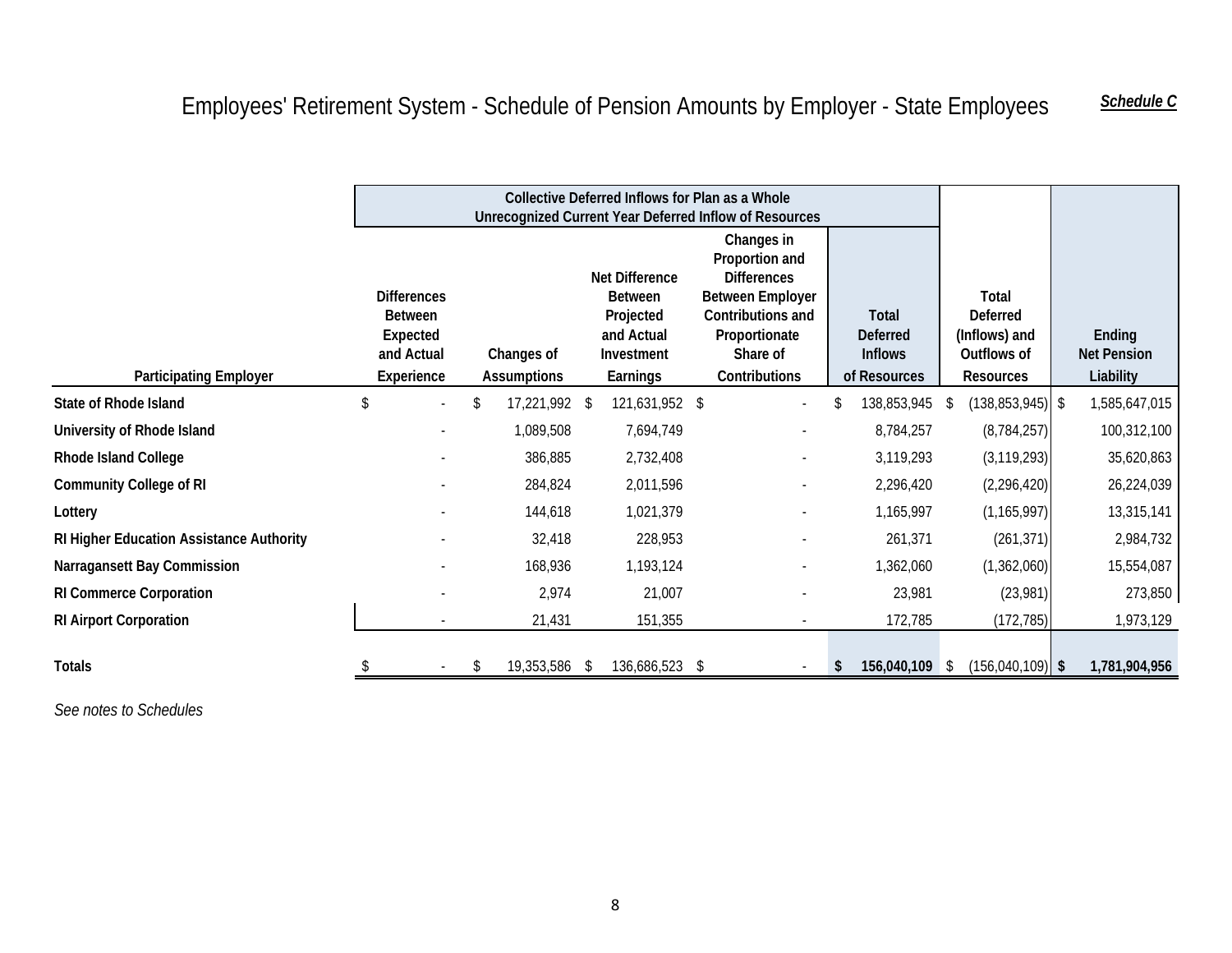# Employees' Retirement System - Schedule of Pension Amounts by Employer - State Employees Schedule C

**Recognition of Existing Deferred Outflows (Inflows) of Resources for Future Plan Years Ending in**

| <b>Participating Employer</b>                   | 2015              | 2016                | 2017              | 2018              | 2019             | <b>Thereafter</b> |
|-------------------------------------------------|-------------------|---------------------|-------------------|-------------------|------------------|-------------------|
| State of Rhode Island                           | $(34,330,636)$ \$ | $(34, 330, 636)$ \$ | $(34,330,636)$ \$ | $(34,330,636)$ \$ | $(1,531,402)$ \$ | $\mathbf{0}$      |
| University of Rhode Island                      | (2, 171, 844)     | (2, 171, 844)       | (2, 171, 844)     | (2, 171, 844)     | (96, 880)        |                   |
| <b>Rhode Island College</b>                     | (771, 223)        | (771, 223)          | (771, 223)        | (771, 223)        | (34, 402)        |                   |
| <b>Community College of RI</b>                  | (567, 773)        | (567, 773)          | (567, 773)        | (567, 773)        | (25, 327)        |                   |
| Lottery                                         | (288, 284)        | (288, 284)          | (288, 284)        | (288, 284)        | (12, 860)        |                   |
| <b>RI Higher Education Assistance Authority</b> | (64, 622)         | (64, 622)           | (64, 622)         | (64, 622)         | (2,883)          |                   |
| Narragansett Bay Commission                     | (336, 760)        | (336,760)           | (336, 760)        | (336, 760)        | (15, 022)        |                   |
| <b>RI Commerce Corporation</b>                  | (5,929)           | (5,929)             | (5, 929)          | (5, 929)          | (264)            |                   |
| <b>RI Airport Corporation</b>                   | (42, 720)         | (42, 720)           | (42, 720)         | (42, 720)         | (1,906)          |                   |
| <b>Totals</b>                                   | $(38,579,791)$ \$ | $(38,579,791)$ \$   | $(38,579,791)$ \$ | $(38,579,791)$ \$ | $(1,720,946)$ \$ | $\overline{0}$    |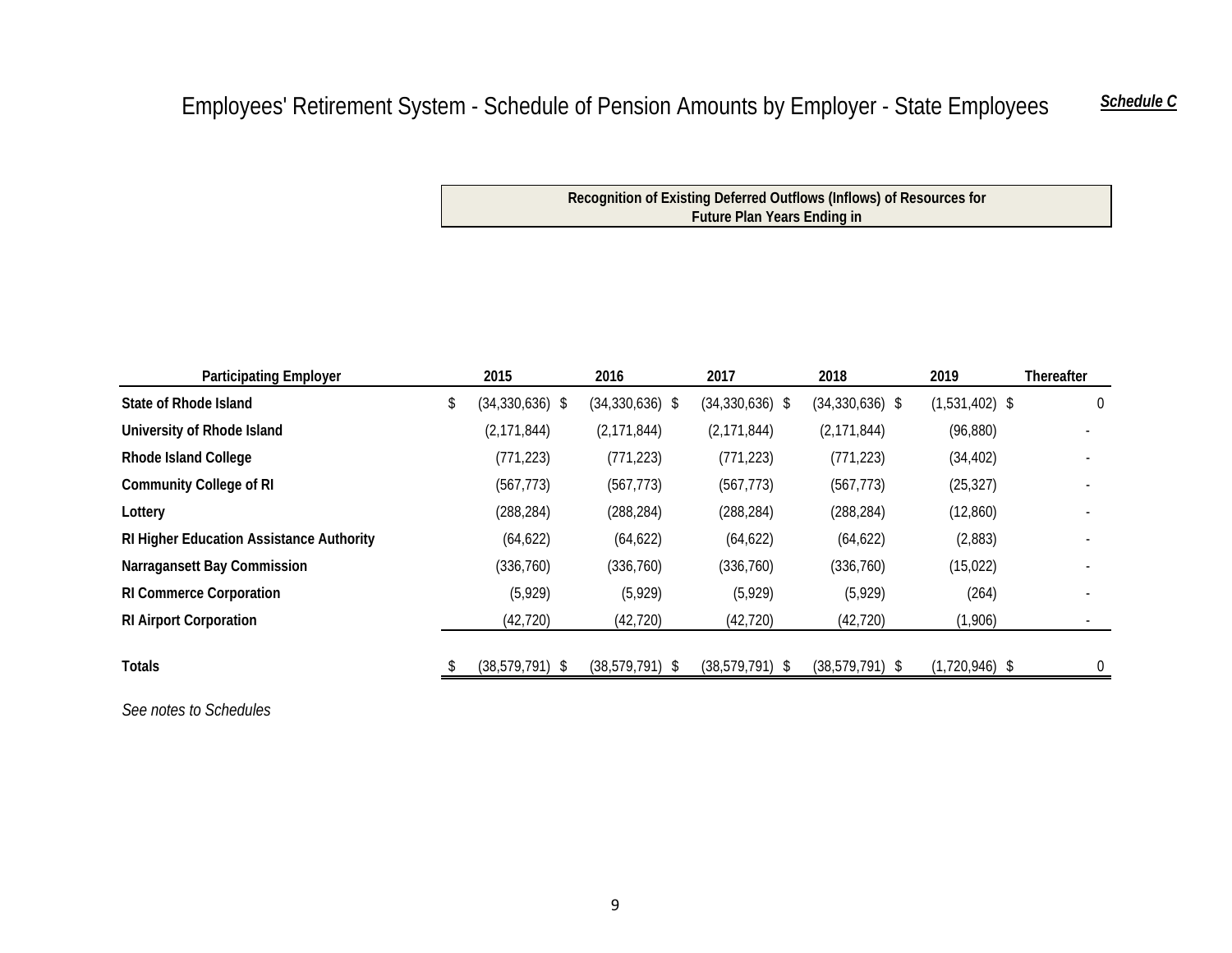|                                          |                                     |               |              | <b>Discount Rate Sensitivity</b> |               |               |  |  |  |  |
|------------------------------------------|-------------------------------------|---------------|--------------|----------------------------------|---------------|---------------|--|--|--|--|
|                                          | <b>Ending Net Pension Liability</b> |               |              |                                  |               |               |  |  |  |  |
|                                          |                                     | 1% Lower      |              |                                  |               | 1% Higher     |  |  |  |  |
| <b>Participating Employer</b>            |                                     | 6.50%         |              | 7.50%                            |               | 8.50%         |  |  |  |  |
| <b>State of Rhode Island</b>             | \$                                  | 1,958,415,030 | $\mathbb{S}$ | 1,585,647,015                    | $\mathbb{S}$  | 1,205,236,074 |  |  |  |  |
| University of Rhode Island               |                                     | 123,894,361   |              | 100,312,100                      |               | 76,246,327    |  |  |  |  |
| Rhode Island College                     |                                     | 43,994,933    |              | 35,620,863                       |               | 27,075,099    |  |  |  |  |
| <b>Community College of RI</b>           |                                     | 32,389,020    |              | 26,224,039                       |               | 19,932,657    |  |  |  |  |
| Lottery                                  |                                     | 16,445,383    |              | 13,315,141                       |               | 10,120,719    |  |  |  |  |
| RI Higher Education Assistance Authority |                                     | 3,686,409     |              | 2,984,732                        |               | 2,268,668     |  |  |  |  |
| Narragansett Bay Commission              |                                     | 19,210,681    |              | 15,554,087                       |               | 11,822,522    |  |  |  |  |
| <b>RI Commerce Corporation</b>           |                                     | 338,229       |              | 273,850                          |               | 208,151       |  |  |  |  |
| <b>RI Airport Corporation</b>            |                                     | 2,436,990     |              | 1,973,129                        |               | 1,499,758     |  |  |  |  |
| <b>Totals</b>                            |                                     | 2,200,811,036 | \$           | 1,781,904,956                    | $\mathcal{L}$ | 1,354,409,975 |  |  |  |  |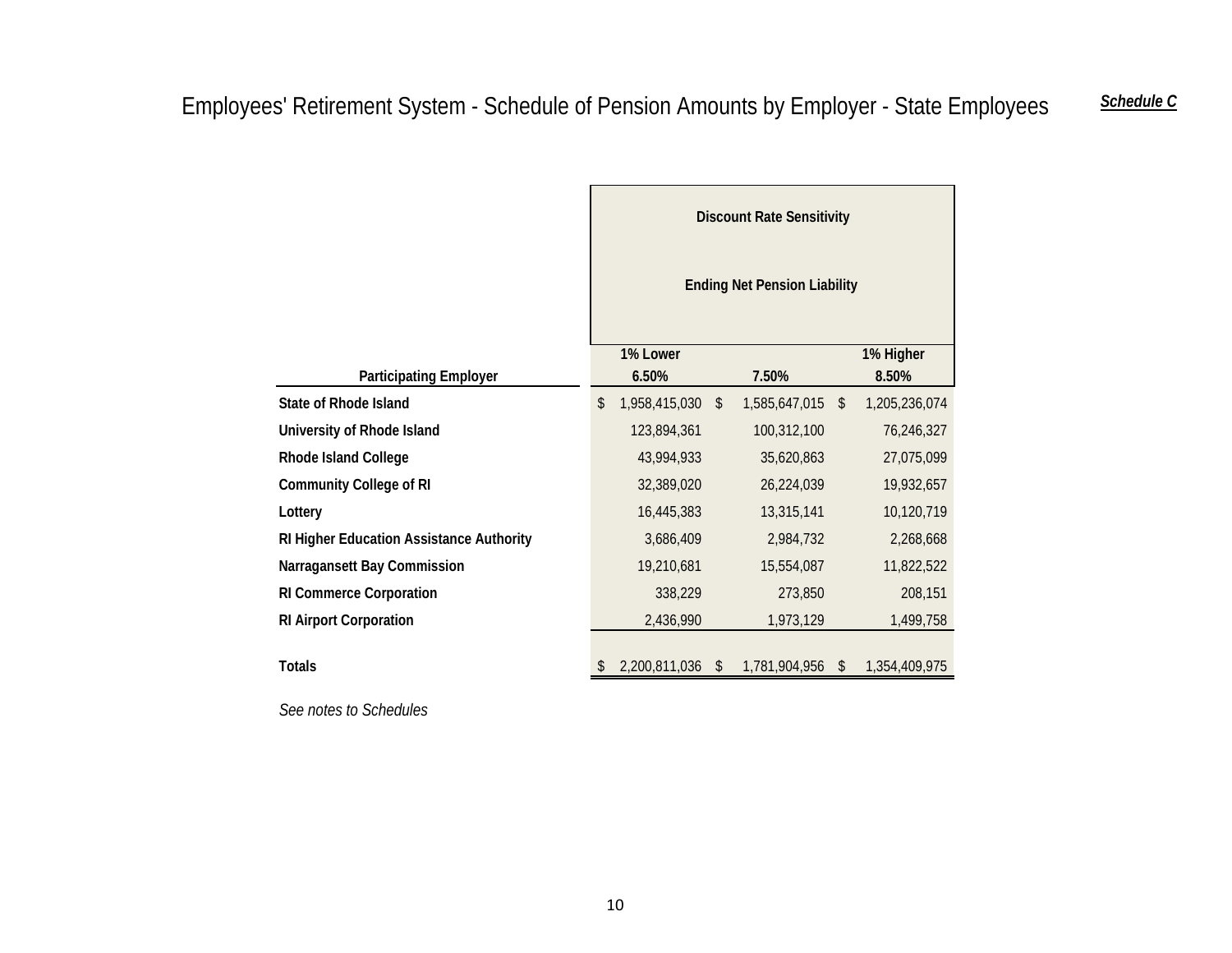| <b>Participating Employer</b>                                     | FY 2014<br>Contributions            | Proportionate<br>Share                    | <b>Net Pension</b><br>Liability<br>Beginning of<br>Year | <b>Total</b><br>Pension<br><b>Expense</b> |                                     |
|-------------------------------------------------------------------|-------------------------------------|-------------------------------------------|---------------------------------------------------------|-------------------------------------------|-------------------------------------|
| <b>State of Rhode Island</b>                                      | \$<br>80,101,652                    | 40.67908451% \$                           | 1,121,733,800                                           | \$                                        | 68,829,880                          |
| <b>Barrington</b><br><b>Bristol/Warren</b><br><b>Burrillville</b> | 2,719,280<br>2,710,992<br>1,821,960 | 1.38096816%<br>1.37675883%<br>0.92527010% | 38,080,470<br>37,964,397<br>25,514,506                  |                                           | 2,336,628<br>2,329,505<br>1,565,577 |
| <b>Central Falls</b><br>Chariho                                   | 2,115,938<br>3,014,499              | 1.07456482%<br>1.53089304%                | 29,631,338<br>42,214,679                                |                                           | 1,818,187<br>2,590,304              |
| Coventry<br>Cranston                                              | 4,364,664<br>8,897,203              | 2.21656528%<br>4.51838480%                | 61,122,226<br>124,595,355                               |                                           | 3,750,476<br>7,645,204              |
| Cumberland<br><b>East Greenwich</b>                               | 3,292,089<br>1,934,338              | 1.67186503%<br>0.98234027%                | 46,102,009<br>27,088,227                                |                                           | 2,828,831<br>1,662,141              |
| <b>East Providence</b><br><b>Exeter-West Greenwich</b>            | 3,794,420<br>1,907,840              | 1.92697069%<br>0.96888373%                | 53,136,598<br>26,717,161                                |                                           | 3,260,476<br>1,639,372              |
| Foster<br>Foster-Glocester                                        | 247,881<br>1,047,978                | 0.12588445%<br>0.53220866%                | 3,471,289<br>14,675,759                                 |                                           | 212,999<br>900,508                  |
| Glocester<br>Jamestown                                            | 446,319<br>549,119                  | 0.22666009%<br>0.27886639%                | 6,250,197<br>7,689,796                                  |                                           | 383,514<br>471,848                  |
| Johnston<br>Lincoln                                               | 2,557,752<br>3,225,237              | 1.29893738%<br>1.63791472%                | 35,818,455<br>45, 165, 823                              |                                           | 2,197,830<br>2,771,387              |
| <b>Little Compton</b><br>Middletown                               | 372,381<br>2,146,841                | 0.18911110%<br>1.09025855%                | 5,214,776<br>30,064,095                                 |                                           | 319,980<br>1,844,741                |
| Narragansett<br>New Shoreham                                      | 1,415,159<br>238,478                | 0.71867874%<br>0.12110929%                | 19,817,708<br>3,339,613                                 |                                           | 1,216,020<br>204,920                |
| Newport<br>North Kingstown                                        | 2,030,553<br>3,390,024              | 1.03120272%<br>1.72160099%                | 28,435,619<br>47,473,488                                |                                           | 1,744,817<br>2,912,986              |
| <b>North Providence</b><br><b>North Smithfield</b>                | 2,404,745<br>1,383,174              | 1.22123336%<br>0.70243536%                | 33,675,752<br>19,369,794                                |                                           | 2,066,353<br>1,188,536              |
| Northern RI Collaborative                                         | 310,172                             | 0.15751862%                               | 4,343,607                                               |                                           | 266,525                             |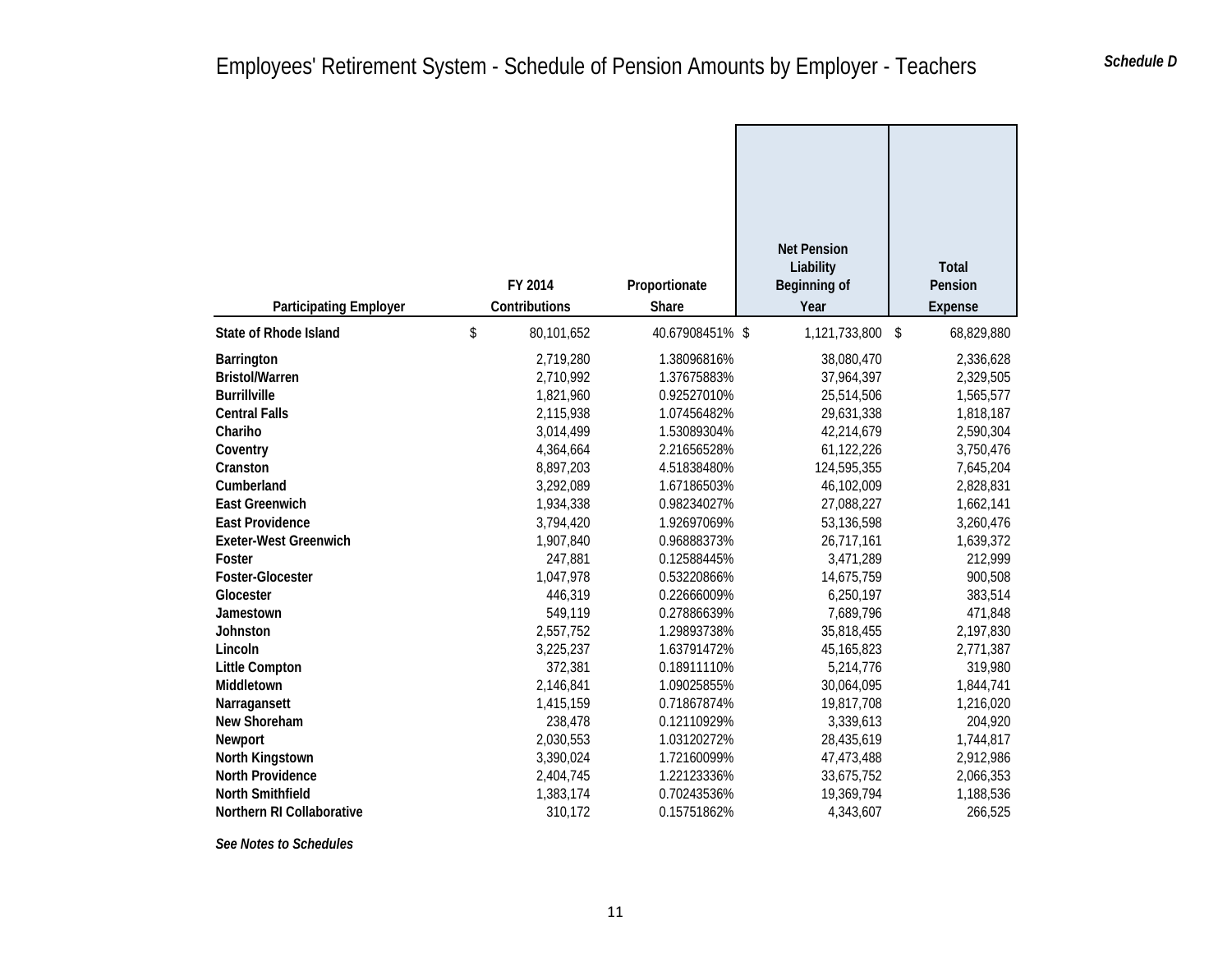|                                          |                   |                  | <b>Net Pension</b> |                    |
|------------------------------------------|-------------------|------------------|--------------------|--------------------|
|                                          |                   |                  | Liability          | <b>Total</b>       |
|                                          | FY 2014           | Proportionate    | Beginning of       | Pension            |
| <b>Participating Employer</b>            | Contributions     | Share            | Year               | Expense            |
| Pawtucket                                | 6,549,305         | 3.32602042%      | 91,715,671         | 5,627,698          |
| Portsmouth                               | 2,318,926         | 1.17765085%      | 32,473,955         | 1,992,610          |
| Providence                               | 18,731,835        | 9.51283619%      | 262,318,340        | 16,095,923         |
| Scituate                                 | 1,473,976         | 0.74854868%      | 20,641,378         | 1,266,560          |
| Smithfield                               | 1,857,919         | 0.94353141%      | 26,018,065         | 1,596,475          |
| South Kingstown                          | 3,229,345         | 1.64000108%      | 45,223,354         | 2,774,917          |
| Tiverton                                 | 1,338,127         | 0.67955856%      | 18,738,962         | 1,149,828          |
| <b>Urban Collaborative</b>               | 116,864           | 0.05934843%      | 1,636,545          | 100,419            |
| Warwick                                  | 9,851,725         | 5.00313203%      | 137,962,355        | 8,465,407          |
| West Bay Collaborative                   | 97,636            | 0.04958399%      | 1,367,288          | 83,897             |
| <b>West Warwick</b>                      | 2,868,972         | 1.45698799%      | 40,176,732         | 2,465,255          |
| Westerly                                 | 3,144,051         | 1.59668496%      | 44,028,903         | 2,701,625          |
| Woonsocket                               | 4,282,918         | 2.17505093%      | 59,977,460         | 3,680,233          |
| <b>Highlander Charter School</b>         | 244,591           | 0.12421365%      | 3,425,216          | 210,172            |
| <b>Paul Cuffee Charter School</b>        | 664,762           | 0.33759476%      | 9,309,242          | 571,218            |
| Kingston Hill Charter School             | 103,639           | 0.05263222%      | 1,451,344          | 89,055             |
| <b>International Charter School</b>      | 246,240           | 0.12505138%      | 3,448,317          | 211,590            |
| <b>Compass School Charter School</b>     | 108,314           | 0.05500659%      | 1,516,818          | 93,072             |
| <b>Blackstone Academy Charter School</b> | 83,996            | 0.04265663%      | 1,176,265          | 72,176             |
| <b>Beacon Charter School</b>             | 117,788           | 0.05981774%      | 1,649,486          | 101,213            |
| Learning Community Charter School        | 400,901           | 0.20359498%      | 5,614,172          | 344,487            |
| Segue Institute Charter School           | 147,380           | 0.07484586%      | 2,063,889          | 126,641            |
| <b>Greene Charter School</b>             | 113,519           | 0.05765004%      | 1,589,711          | 97,545             |
| <b>Trinity Academy Charter School</b>    | 104,212           | 0.05292358%      | 1,459,378          | 89,548             |
| RI Nurses Charter School                 | 123,301           | 0.06261754%      | 1,726,691          | 105,950            |
| Village Green Charter School             | 71,404            | 0.03626195%      | 999,930            | 61,356             |
| Sheila Nowell Charter School             | 78,819            | 0.04002789%      | 1,103,777          | 67,728             |
| Totals                                   | \$<br>196,911,148 | 100.00000000% \$ | 2,757,519,781      | 169,202,143<br>-\$ |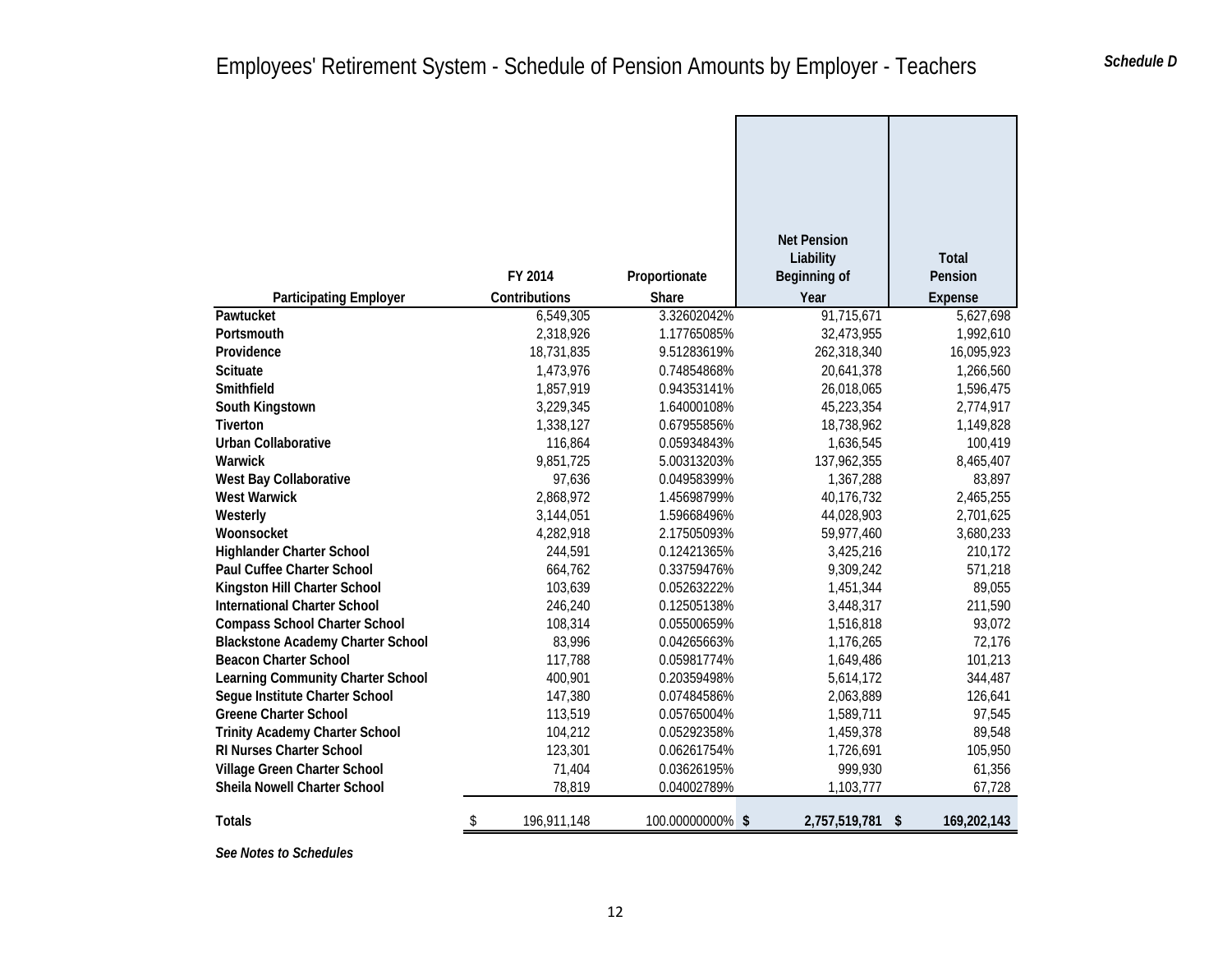|                                                                                                                                                                                                                                                                                                       |                                                                              |                                  | Collective Deferred Outflows for Plan as a Whole                               | <b>Unrecognized Current Year Deferred Outflow of Resources</b>                                                                                   |                                                                    |
|-------------------------------------------------------------------------------------------------------------------------------------------------------------------------------------------------------------------------------------------------------------------------------------------------------|------------------------------------------------------------------------------|----------------------------------|--------------------------------------------------------------------------------|--------------------------------------------------------------------------------------------------------------------------------------------------|--------------------------------------------------------------------|
| <b>Participating Employer</b>                                                                                                                                                                                                                                                                         | <b>Differences</b><br><b>Between</b><br>Expected<br>and Actual<br>Experience | Changes of<br><b>Assumptions</b> | Net Difference<br>Between<br>Projected<br>and Actual<br>Investment<br>Earnings | Changes in<br>Proportion and<br><b>Differences</b><br><b>Between Employer</b><br>Contributions and<br>Proportionate<br>Share of<br>Contributions | <b>Total</b><br><b>Deferred</b><br><b>Outflows</b><br>of Resources |
| <b>State of Rhode Island</b>                                                                                                                                                                                                                                                                          | \$<br>L.                                                                     | \$<br>L.                         | \$                                                                             | \$                                                                                                                                               | \$                                                                 |
| Barrington<br><b>Bristol/Warren</b><br><b>Burrillville</b><br><b>Central Falls</b><br>Chariho<br>Coventry<br>Cranston<br>Cumberland<br><b>East Greenwich</b><br><b>East Providence</b><br><b>Exeter-West Greenwich</b><br>Foster<br>Foster-Glocester<br>Glocester<br>Jamestown<br>Johnston<br>Lincoln |                                                                              |                                  |                                                                                |                                                                                                                                                  |                                                                    |
| <b>Little Compton</b>                                                                                                                                                                                                                                                                                 |                                                                              |                                  |                                                                                |                                                                                                                                                  |                                                                    |
| Middletown<br>Narragansett<br>New Shoreham<br>Newport<br>North Kingstown                                                                                                                                                                                                                              |                                                                              |                                  |                                                                                |                                                                                                                                                  |                                                                    |
| <b>North Providence</b><br><b>North Smithfield</b><br>Northern RI Collaborative                                                                                                                                                                                                                       |                                                                              |                                  |                                                                                |                                                                                                                                                  |                                                                    |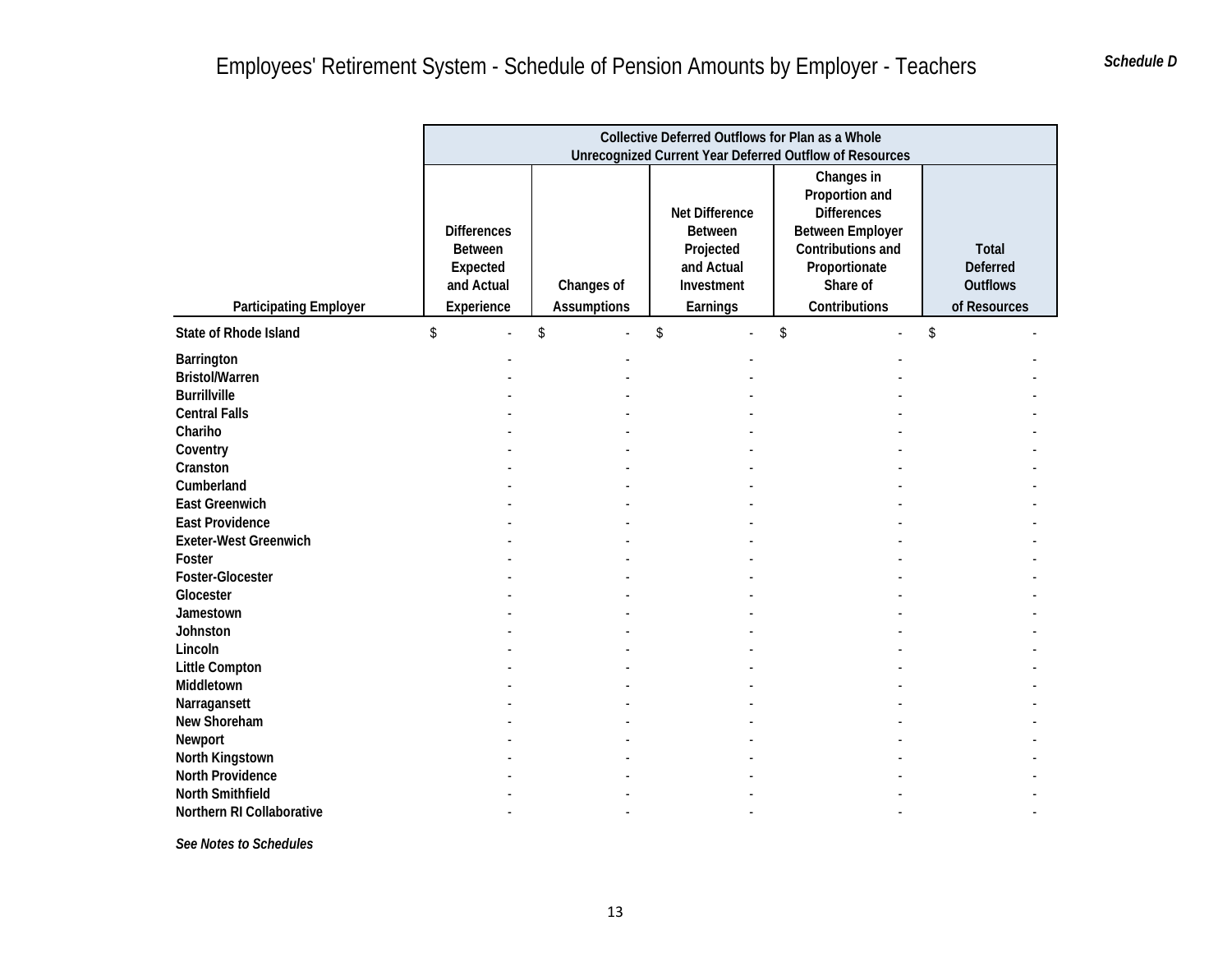|                                                                       |                                                                              |                                  | Collective Deferred Outflows for Plan as a Whole                                             | <b>Unrecognized Current Year Deferred Outflow of Resources</b>                                                                                   |                                                             |
|-----------------------------------------------------------------------|------------------------------------------------------------------------------|----------------------------------|----------------------------------------------------------------------------------------------|--------------------------------------------------------------------------------------------------------------------------------------------------|-------------------------------------------------------------|
| <b>Participating Employer</b>                                         | <b>Differences</b><br><b>Between</b><br>Expected<br>and Actual<br>Experience | Changes of<br><b>Assumptions</b> | <b>Net Difference</b><br><b>Between</b><br>Projected<br>and Actual<br>Investment<br>Earnings | Changes in<br>Proportion and<br><b>Differences</b><br><b>Between Employer</b><br>Contributions and<br>Proportionate<br>Share of<br>Contributions | Total<br><b>Deferred</b><br><b>Outflows</b><br>of Resources |
| Pawtucket                                                             |                                                                              |                                  |                                                                                              |                                                                                                                                                  |                                                             |
| Portsmouth<br>Providence                                              |                                                                              |                                  |                                                                                              |                                                                                                                                                  |                                                             |
| <b>Scituate</b>                                                       |                                                                              |                                  |                                                                                              |                                                                                                                                                  |                                                             |
| Smithfield                                                            |                                                                              |                                  |                                                                                              |                                                                                                                                                  |                                                             |
| South Kingstown<br>Tiverton                                           |                                                                              |                                  |                                                                                              |                                                                                                                                                  |                                                             |
| <b>Urban Collaborative</b>                                            |                                                                              |                                  |                                                                                              |                                                                                                                                                  |                                                             |
| Warwick                                                               |                                                                              |                                  |                                                                                              |                                                                                                                                                  |                                                             |
| West Bay Collaborative                                                |                                                                              |                                  |                                                                                              |                                                                                                                                                  |                                                             |
| <b>West Warwick</b>                                                   |                                                                              |                                  |                                                                                              |                                                                                                                                                  |                                                             |
| Westerly                                                              |                                                                              |                                  |                                                                                              |                                                                                                                                                  |                                                             |
| Woonsocket                                                            |                                                                              |                                  |                                                                                              |                                                                                                                                                  |                                                             |
| <b>Highlander Charter School</b>                                      |                                                                              |                                  |                                                                                              |                                                                                                                                                  |                                                             |
| Paul Cuffee Charter School                                            |                                                                              |                                  |                                                                                              |                                                                                                                                                  |                                                             |
| Kingston Hill Charter School                                          |                                                                              |                                  |                                                                                              |                                                                                                                                                  |                                                             |
| <b>International Charter School</b>                                   |                                                                              |                                  |                                                                                              |                                                                                                                                                  |                                                             |
| <b>Compass School Charter School</b>                                  |                                                                              |                                  |                                                                                              |                                                                                                                                                  |                                                             |
| <b>Blackstone Academy Charter School</b>                              |                                                                              |                                  |                                                                                              |                                                                                                                                                  |                                                             |
| <b>Beacon Charter School</b>                                          |                                                                              |                                  |                                                                                              |                                                                                                                                                  |                                                             |
| Learning Community Charter School                                     |                                                                              |                                  |                                                                                              |                                                                                                                                                  |                                                             |
| Segue Institute Charter School                                        |                                                                              |                                  |                                                                                              |                                                                                                                                                  |                                                             |
| <b>Greene Charter School</b><br><b>Trinity Academy Charter School</b> |                                                                              |                                  |                                                                                              |                                                                                                                                                  |                                                             |
| <b>RI Nurses Charter School</b>                                       |                                                                              |                                  |                                                                                              |                                                                                                                                                  |                                                             |
| Village Green Charter School                                          |                                                                              |                                  |                                                                                              |                                                                                                                                                  |                                                             |
| Sheila Nowell Charter School                                          |                                                                              |                                  |                                                                                              |                                                                                                                                                  |                                                             |
| <b>Totals</b>                                                         | \$                                                                           | \$                               | \$                                                                                           |                                                                                                                                                  | \$                                                          |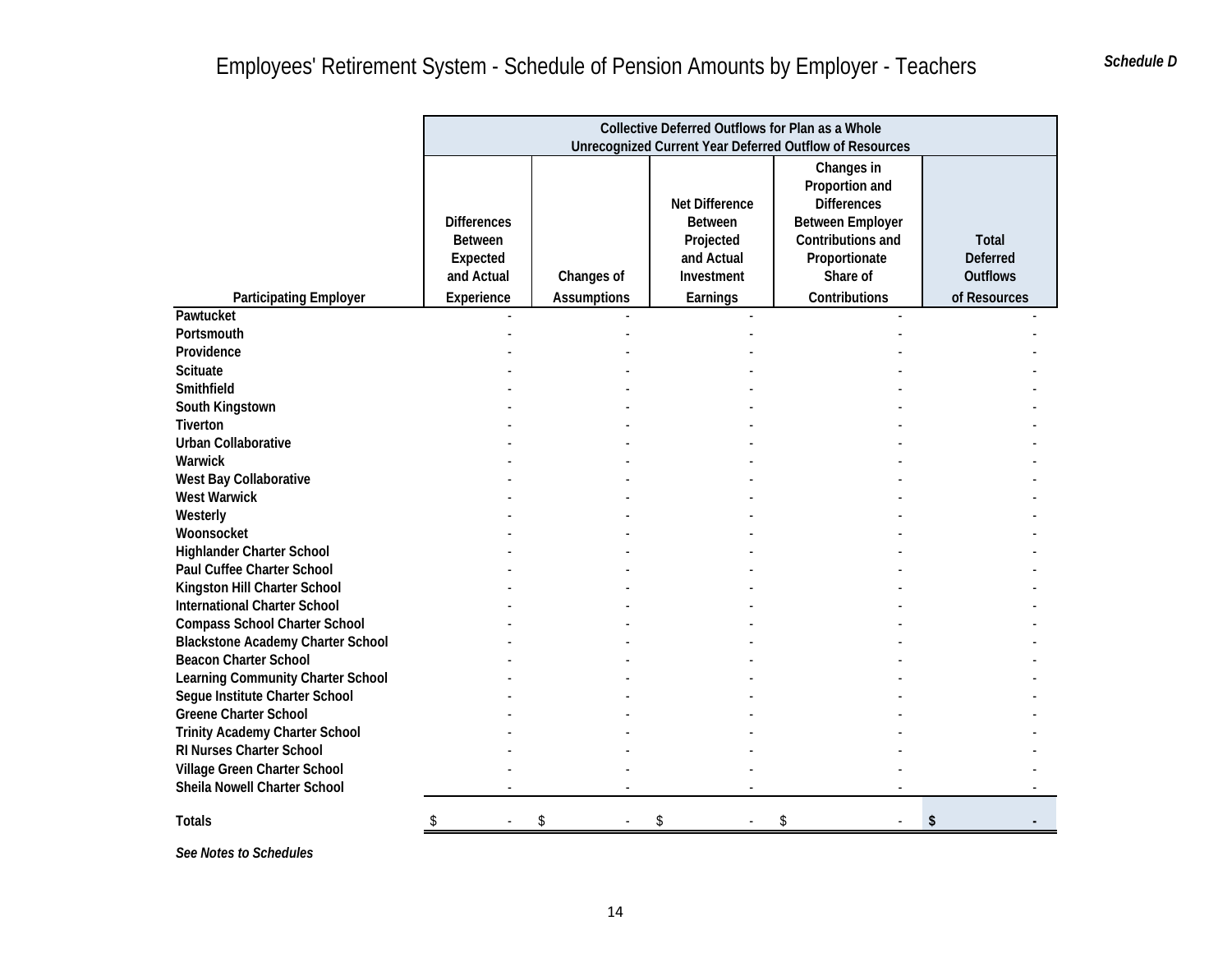|                                                                                    |                                                                              | Collective Deferred Inflows for Plan as a Whole               |                                                                                       |                                                                                                                                                  |                                                                   |                                                                              |                                                      |
|------------------------------------------------------------------------------------|------------------------------------------------------------------------------|---------------------------------------------------------------|---------------------------------------------------------------------------------------|--------------------------------------------------------------------------------------------------------------------------------------------------|-------------------------------------------------------------------|------------------------------------------------------------------------------|------------------------------------------------------|
|                                                                                    |                                                                              | <b>Unrecognized Current Year Deferred Inflow of Resources</b> |                                                                                       |                                                                                                                                                  |                                                                   |                                                                              |                                                      |
| <b>Participating Employer</b>                                                      | <b>Differences</b><br><b>Between</b><br>Expected<br>and Actual<br>Experience | Changes of<br><b>Assumptions</b>                              | Net Difference<br><b>Between</b><br>Projected<br>and Actual<br>Investment<br>Earnings | Changes in<br>Proportion and<br><b>Differences</b><br><b>Between Employer</b><br>Contributions and<br>Proportionate<br>Share of<br>Contributions | <b>Total</b><br><b>Deferred</b><br><b>Inflows</b><br>of Resources | <b>Total</b><br>Deferred<br>(Inflows) and<br>Outflows of<br><b>Resources</b> | Ending<br><b>Net Pension</b><br>Liability            |
| <b>State of Rhode Island</b>                                                       | \$                                                                           | 35,072,257 \$<br>\$                                           | 85,260,705 \$                                                                         |                                                                                                                                                  | \$<br>120,332,963 \$                                              | $(120, 332, 963)$ \$                                                         | 990,129,069                                          |
| Barrington<br><b>Bristol/Warren</b><br><b>Burrillville</b><br><b>Central Falls</b> |                                                                              | 1,190,628<br>1,186,999<br>797,739<br>926,457                  | 2,894,419<br>2,885,597<br>1,939,306<br>2,252,218                                      |                                                                                                                                                  | 4,085,048<br>4,072,596<br>2,737,045<br>3,178,675                  | (4,085,048)<br>(4,072,596)<br>(2,737,045)<br>(3, 178, 675)                   | 33,612,770<br>33,510,315<br>22,521,078<br>26,154,912 |
| Chariho<br>Coventry<br>Cranston                                                    |                                                                              | 1,319,889<br>1,911,055<br>3,895,613                           | 3,208,652<br>4,645,776<br>9,470,240                                                   |                                                                                                                                                  | 4,528,541<br>6,556,831<br>13,365,853                              | (4,528,541)<br>(6,556,831)<br>(13, 365, 853)                                 | 37,261,942<br>53,951,207<br>109,977,503              |
| Cumberland<br><b>East Greenwich</b><br><b>East Providence</b>                      |                                                                              | 1,441,431<br>846,944<br>1,661,375                             | 3,504,120<br>2,058,921<br>4,038,805                                                   |                                                                                                                                                  | 4,945,551<br>2,905,865<br>5,700,180                               | (4,945,551)<br>(2,905,865)<br>(5,700,180)                                    | 40,693,201<br>23,910,166<br>46,902,474               |
| <b>Exeter-West Greenwich</b><br>Foster                                             |                                                                              | 835,342<br>108,534                                            | 2,030,717<br>263,846                                                                  |                                                                                                                                                  | 2,866,059<br>372,379                                              | (2,866,059)<br>(372, 379)                                                    | 23,582,634<br>3,064,028                              |
| Foster-Glocester<br>Glocester<br>Jamestown                                         |                                                                              | 458,854<br>195,419<br>240,430                                 | 1,115,475<br>475,065<br>584,486                                                       |                                                                                                                                                  | 1,574,329<br>670,484<br>824,916                                   | (1,574,329)<br>(670, 484)<br>(824, 916)                                      | 12,953,961<br>5,516,907<br>6,787,609                 |
| Johnston<br>Lincoln<br><b>Little Compton</b>                                       |                                                                              | 1,119,904<br>1,412,160<br>163,046                             | 2,722,488<br>3,432,962<br>396,365                                                     |                                                                                                                                                  | 3,842,392<br>4,845,122<br>559,410                                 | (3,842,392)<br>(4,845,122)<br>(559, 410)                                     | 31,616,141<br>39,866,851<br>4,602,965                |
| Middletown<br>Narragansett                                                         |                                                                              | 939,987<br>619,623                                            | 2,285,111<br>1,506,304                                                                |                                                                                                                                                  | 3,225,098<br>2,125,927                                            | (3,225,098)<br>(2, 125, 927)                                                 | 26,536,897<br>17,492,643                             |
| New Shoreham<br>Newport                                                            |                                                                              | 104,417<br>889,071                                            | 253,837<br>2,161,334                                                                  |                                                                                                                                                  | 358,254<br>3,050,405                                              | (358, 254)<br>(3,050,405)                                                    | 2,947,801<br>25,099,478                              |
| North Kingstown<br>North Providence<br>North Smithfield                            |                                                                              | 1,484,312<br>1,052,910<br>605,618                             | 3,608,363<br>2,559,625<br>1,472,259                                                   |                                                                                                                                                  | 5,092,675<br>3,612,535<br>2,077,877                               | (5,092,675)<br>(3,612,535)<br>(2,077,877)                                    | 41,903,775<br>29,724,825<br>17,097,279               |
| Northern RI Collaborative                                                          |                                                                              | 135,808                                                       | 330,149                                                                               |                                                                                                                                                  | 465,956                                                           | (465, 956)                                                                   | 3,834,004                                            |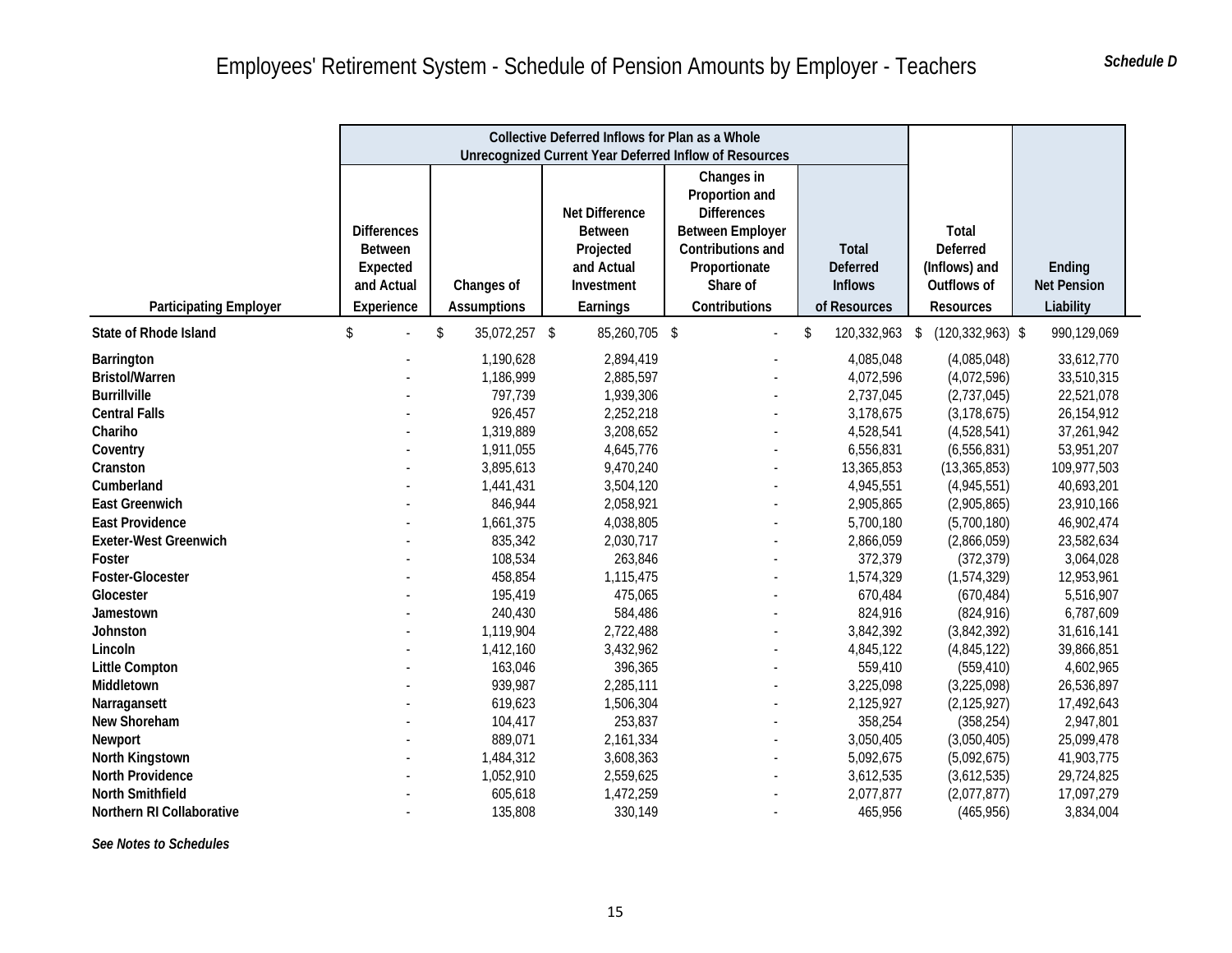|                                          |                                                  | Collective Deferred Inflows for Plan as a Whole |                |                                                        |                 |                                               |                    |
|------------------------------------------|--------------------------------------------------|-------------------------------------------------|----------------|--------------------------------------------------------|-----------------|-----------------------------------------------|--------------------|
|                                          |                                                  |                                                 |                | Unrecognized Current Year Deferred Inflow of Resources |                 |                                               |                    |
|                                          |                                                  |                                                 | Net Difference | Changes in<br>Proportion and<br><b>Differences</b>     |                 |                                               |                    |
|                                          | <b>Differences</b>                               |                                                 | <b>Between</b> | <b>Between Employer</b>                                |                 | Total                                         |                    |
|                                          | <b>Between</b>                                   |                                                 | Projected      | Contributions and                                      | <b>Total</b>    | <b>Deferred</b>                               |                    |
|                                          | Expected                                         |                                                 | and Actual     | Proportionate                                          | <b>Deferred</b> | (Inflows) and                                 | Ending             |
|                                          | and Actual                                       | Changes of                                      | Investment     | Share of                                               | <b>Inflows</b>  | Outflows of                                   | <b>Net Pension</b> |
| <b>Participating Employer</b>            | Experience                                       | <b>Assumptions</b>                              | Earnings       | Contributions                                          | of Resources    | <b>Resources</b>                              | Liability          |
| Pawtucket                                |                                                  | 2,867,593                                       | 6,971,122      |                                                        | 9,838,715       | (9,838,715)                                   | 80,955,350         |
| Portsmouth                               |                                                  | 1,015,334                                       | 2,468,279      |                                                        | 3,483,614       | (3,483,614)                                   | 28,664,026         |
| Providence                               |                                                  | 8,201,676                                       | 19,938,284     |                                                        | 28,139,960      | (28, 139, 960)                                | 231,542,469        |
| <b>Scituate</b>                          |                                                  | 645,376                                         | 1,568,909      |                                                        | 2,214,285       | (2,214,285)                                   | 18,219,678         |
| Smithfield                               |                                                  | 813,484                                         | 1,977,580      |                                                        | 2,791,064       | (2,791,064)                                   | 22,965,558         |
| South Kingstown                          |                                                  | 1,413,959                                       | 3,437,335      |                                                        | 4,851,294       | (4,851,294)                                   | 39,917,633         |
| Tiverton                                 |                                                  | 585,895                                         | 1,424,310      |                                                        | 2,010,205       | (2,010,205)                                   | 16,540,458         |
| <b>Urban Collaborative</b>               |                                                  | 51,168                                          | 124,390        |                                                        | 175,559         | (175, 559)                                    | 1,444,541          |
| Warwick                                  |                                                  | 4,313,547                                       | 10,486,238     |                                                        | 14,799,785      | (14, 799, 785)                                | 121,776,253        |
| West Bay Collaborative                   |                                                  | 42,750                                          | 103,925        |                                                        | 146,675         | (146, 675)                                    | 1,206,874          |
| <b>West Warwick</b>                      |                                                  | 1,256,170                                       | 3,053,752      |                                                        | 4,309,922       | (4,309,922)                                   | 35,463,093         |
| Westerly                                 |                                                  | 1,376,613                                       | 3,346,547      |                                                        | 4,723,160       | (4,723,160)                                   | 38,863,318         |
| Woonsocket                               |                                                  | 1,875,262                                       | 4,558,765      |                                                        | 6,434,027       | (6,434,027)                                   | 52,940,748         |
| <b>Highlander Charter School</b>         |                                                  | 107,093                                         | 260,344        |                                                        | 367,437         | (367, 437)                                    | 3,023,361          |
| Paul Cuffee Charter School               |                                                  | 291,064                                         | 707,577        |                                                        | 998,640         | (998, 640)                                    | 8,217,058          |
| Kingston Hill Charter School             |                                                  | 45,378                                          | 110,314        |                                                        | 155,692         | (155, 692)                                    | 1,281,068          |
| <b>International Charter School</b>      |                                                  | 107,815                                         | 262,100        |                                                        | 369,915         | (369, 915)                                    | 3,043,751          |
| <b>Compass School Charter School</b>     |                                                  | 47,425                                          | 115,290        |                                                        | 162,715         | (162, 715)                                    | 1,338,861          |
| <b>Blackstone Academy Charter School</b> |                                                  | 36,777                                          | 89,406         |                                                        | 126,183         | (126, 183)                                    | 1,038,262          |
| <b>Beacon Charter School</b>             |                                                  | 51,573                                          | 125,374        |                                                        | 176,947         | (176, 947)                                    | 1,455,964          |
| Learning Community Charter School        |                                                  | 175,533                                         | 426,722        |                                                        | 602,255         | (602, 255)                                    | 4,955,503          |
| Segue Institute Charter School           |                                                  | 64,530                                          | 156,872        |                                                        | 221,402         | (221, 402)                                    | 1,821,748          |
| Greene Charter School                    |                                                  | 49,704                                          | 120,831        |                                                        | 170,535         | (170, 535)                                    | 1,403,202          |
| <b>Trinity Academy Charter School</b>    |                                                  | 45,629                                          | 110,924        |                                                        | 156,553         | (156, 553)                                    | 1,288,160          |
| <b>RI Nurses Charter School</b>          |                                                  | 53,987                                          | 131,242        |                                                        | 185,229         | (185, 229)                                    | 1,524,111          |
| Village Green Charter School             |                                                  | 31,264                                          | 76,003         |                                                        | 107,267         | (107, 267)                                    | 882,616            |
| Sheila Nowell Charter School             |                                                  | 34,511                                          | 83,896         |                                                        | 118,407         | (118, 407)                                    | 974,279            |
| <b>Totals</b>                            | $\frac{\sqrt{2}}{2}$<br>$\overline{\phantom{a}}$ | 86,216,932 \$<br>\$                             | 209,593,476 \$ |                                                        | \$              | 295,810,408 \$ (295,810,408) \$ 2,434,000,378 |                    |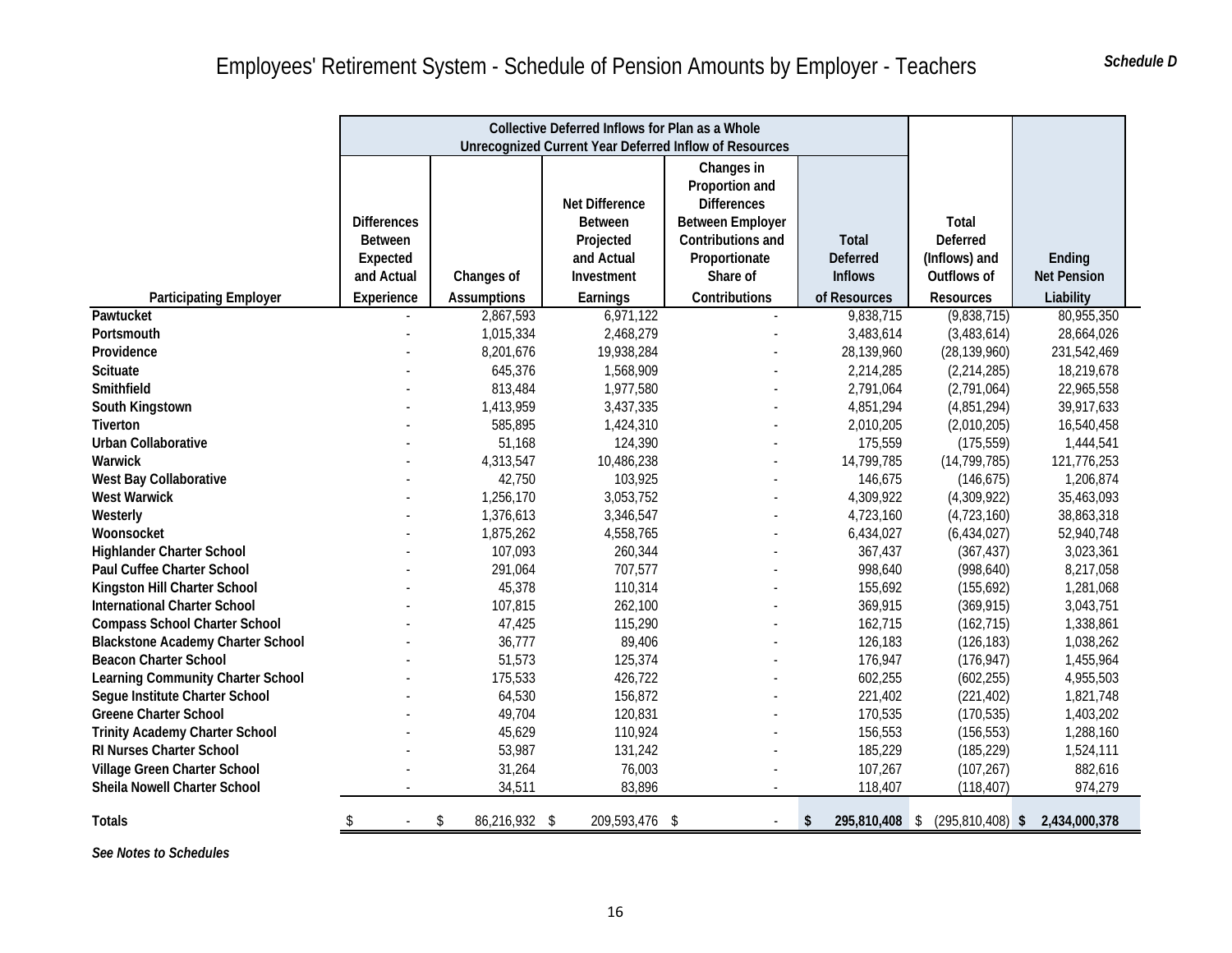|                               | Recognition of Existing Deferred Outflows (Inflows) of Resources for<br><b>Future Plan Years Ending in</b> |                     |                     |                     |                  |                |  |  |  |  |
|-------------------------------|------------------------------------------------------------------------------------------------------------|---------------------|---------------------|---------------------|------------------|----------------|--|--|--|--|
| <b>Participating Employer</b> | 2015                                                                                                       | 2016                | 2017                | 2018                | 2019             | Thereafter     |  |  |  |  |
| <b>State of Rhode Island</b>  | \$<br>$(26, 280, 812)$ \$                                                                                  | $(26, 280, 812)$ \$ | $(26, 280, 812)$ \$ | $(26, 280, 812)$ \$ | $(4,965,631)$ \$ | (10, 244, 098) |  |  |  |  |
| <b>Barrington</b>             | (892, 177)                                                                                                 | (892, 177)          | (892, 177)          | (892, 177)          | (168, 573)       | (347, 765)     |  |  |  |  |
| <b>Bristol/Warren</b>         | (889, 458)                                                                                                 | (889, 458)          | (889, 458)          | (889, 458)          | (168, 059)       | (346, 705)     |  |  |  |  |
| <b>Burrillville</b>           | (597, 773)                                                                                                 | (597, 773)          | (597, 773)          | (597, 773)          | (112, 946)       | (233,008)      |  |  |  |  |
| <b>Central Falls</b>          | (694, 225)                                                                                                 | (694, 225)          | (694, 225)          | (694, 225)          | (131, 170)       | (270, 605)     |  |  |  |  |
| Chariho                       | (989, 037)                                                                                                 | (989, 037)          | (989, 037)          | (989, 037)          | (186, 874)       | (385, 520)     |  |  |  |  |
| Coventry                      | (1,432,017)                                                                                                | (1,432,017)         | (1,432,017)         | (1,432,017)         | (270, 573)       | (558, 191)     |  |  |  |  |
| Cranston                      | (2,919,112)                                                                                                | (2,919,112)         | (2,919,112)         | (2,919,112)         | (551, 552)       | (1, 137, 852)  |  |  |  |  |
| Cumberland                    | (1,080,112)                                                                                                | (1,080,112)         | (1,080,112)         | (1,080,112)         | (204, 082)       | (421, 021)     |  |  |  |  |
| <b>East Greenwich</b>         | (634, 643)                                                                                                 | (634, 643)          | (634, 643)          | (634, 643)          | (119, 913)       | (247, 380)     |  |  |  |  |
| <b>East Providence</b>        | (1, 244, 923)                                                                                              | (1, 244, 923)       | (1,244,923)         | (1, 244, 923)       | (235, 222)       | (485, 264)     |  |  |  |  |
| <b>Exeter-West Greenwich</b>  | (625, 949)                                                                                                 | (625, 949)          | (625, 949)          | (625, 949)          | (118, 270)       | (243,991)      |  |  |  |  |
| Foster                        | (81, 328)                                                                                                  | (81, 328)           | (81, 328)           | (81, 328)           | (15, 367)        | (31, 701)      |  |  |  |  |
| Foster-Glocester              | (343, 835)                                                                                                 | (343, 835)          | (343, 835)          | (343, 835)          | (64,966)         | (134, 025)     |  |  |  |  |
| Glocester                     | (146, 434)                                                                                                 | (146, 434)          | (146, 434)          | (146, 434)          | (27,668)         | (57, 079)      |  |  |  |  |
| Jamestown                     | (180, 162)                                                                                                 | (180, 162)          | (180, 162)          | (180, 162)          | (34, 041)        | (70, 226)      |  |  |  |  |
| <b>Johnston</b>               | (839, 181)                                                                                                 | (839, 181)          | (839, 181)          | (839, 181)          | (158, 559)       | (327, 108)     |  |  |  |  |
| Lincoln                       | (1,058,178)                                                                                                | (1,058,178)         | (1,058,178)         | (1,058,178)         | (199, 938)       | (412, 471)     |  |  |  |  |
| <b>Little Compton</b>         | (122, 176)                                                                                                 | (122, 176)          | (122, 176)          | (122, 176)          | (23,084)         | (47, 623)      |  |  |  |  |
| Middletown                    | (704, 364)                                                                                                 | (704, 364)          | (704, 364)          | (704, 364)          | (133,086)        | (274, 557)     |  |  |  |  |
| Narragansett                  | (464, 304)                                                                                                 | (464, 304)          | (464, 304)          | (464, 304)          | (87, 728)        | (180, 983)     |  |  |  |  |
| New Shoreham                  | (78, 243)                                                                                                  | (78, 243)           | (78, 243)           | (78, 243)           | (14, 784)        | (30, 499)      |  |  |  |  |
| Newport                       | (666, 211)                                                                                                 | (666, 211)          | (666, 211)          | (666, 211)          | (125, 877)       | (259, 685)     |  |  |  |  |
| North Kingstown               | (1, 112, 244)                                                                                              | (1, 112, 244)       | (1, 112, 244)       | (1, 112, 244)       | (210, 153)       | (433, 546)     |  |  |  |  |
| <b>North Providence</b>       | (788, 980)                                                                                                 | (788,980)           | (788,980)           | (788, 980)          | (149, 074)       | (307, 540)     |  |  |  |  |
| <b>North Smithfield</b>       | (453, 810)                                                                                                 | (453, 810)          | (453, 810)          | (453, 810)          | (85, 745)        | (176, 892)     |  |  |  |  |
| Northern RI Collaborative     | (101, 765)                                                                                                 | (101, 765)          | (101, 765)          | (101, 765)          | (19, 228)        | (39,667)       |  |  |  |  |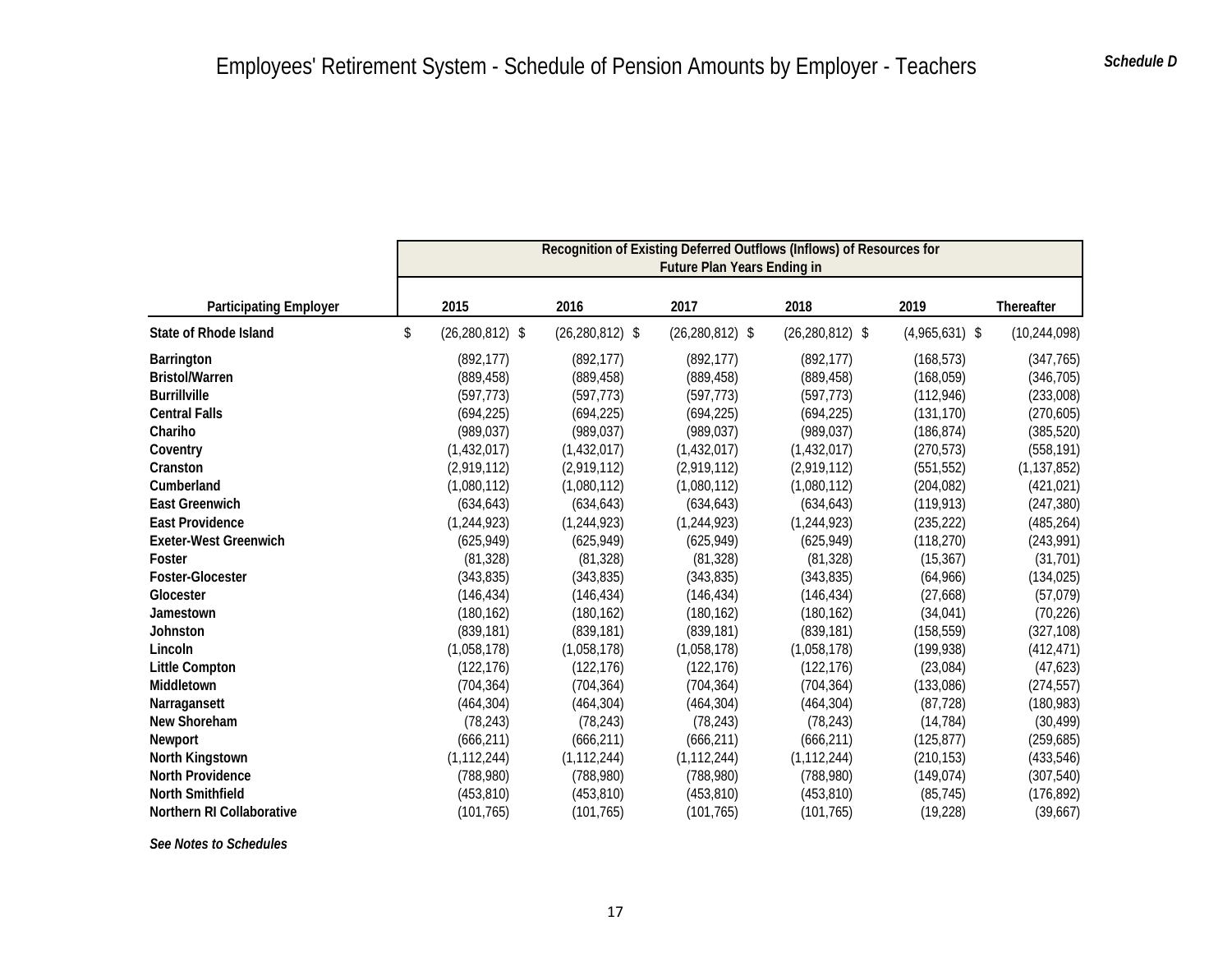|                                          | Recognition of Existing Deferred Outflows (Inflows) of Resources for<br>Future Plan Years Ending in |                   |                   |                   |                   |                   |  |  |
|------------------------------------------|-----------------------------------------------------------------------------------------------------|-------------------|-------------------|-------------------|-------------------|-------------------|--|--|
| <b>Participating Employer</b>            | 2015                                                                                                | 2016              | 2017              | 2018              | 2019              | <b>Thereafter</b> |  |  |
| Pawtucket                                | (2, 148, 783)                                                                                       | (2, 148, 783)     | (2, 148, 783)     | (2, 148, 783)     | (406, 002)        | (837, 582)        |  |  |
| Portsmouth                               | (760, 824)                                                                                          | (760, 824)        | (760, 824)        | (760, 824)        | (143, 754)        | (296, 564)        |  |  |
| Providence                               | (6, 145, 788)                                                                                       | (6, 145, 788)     | (6, 145, 788)     | (6, 145, 788)     | (1, 161, 217)     | (2, 395, 591)     |  |  |
| <b>Scituate</b>                          | (483, 601)                                                                                          | (483, 601)        | (483, 601)        | (483, 601)        | (91, 374)         | (188, 505)        |  |  |
| Smithfield                               | (609, 570)                                                                                          | (609, 570)        | (609, 570)        | (609, 570)        | (115, 175)        | (237, 607)        |  |  |
| South Kingstown                          | (1,059,526)                                                                                         | (1,059,526)       | (1,059,526)       | (1,059,526)       | (200, 192)        | (412,997)         |  |  |
| Tiverton                                 | (439,030)                                                                                           | (439,030)         | (439,030)         | (439, 030)        | (82, 953)         | (171, 131)        |  |  |
| <b>Urban Collaborative</b>               | (38, 342)                                                                                           | (38, 342)         | (38, 342)         | (38, 342)         | (7, 245)          | (14, 946)         |  |  |
| Warwick                                  | (3,232,284)                                                                                         | (3,232,284)       | (3,232,284)       | (3,232,284)       | (610, 724)        | (1, 259, 925)     |  |  |
| West Bay Collaborative                   | (32,034)                                                                                            | (32,034)          | (32,034)          | (32,034)          | (6,053)           | (12, 487)         |  |  |
| <b>West Warwick</b>                      | (941, 290)                                                                                          | (941, 290)        | (941, 290)        | (941, 290)        | (177, 852)        | (366, 909)        |  |  |
| Westerly                                 | (1,031,542)                                                                                         | (1,031,542)       | (1,031,542)       | (1,031,542)       | (194, 905)        | (402,089)         |  |  |
| Woonsocket                               | (1,405,196)                                                                                         | (1,405,196)       | (1,405,196)       | (1,405,196)       | (265, 505)        | (547, 737)        |  |  |
| <b>Highlander Charter School</b>         | (80, 248)                                                                                           | (80, 248)         | (80, 248)         | (80, 248)         | (15, 163)         | (31, 280)         |  |  |
| Paul Cuffee Charter School               | (218, 104)                                                                                          | (218, 104)        | (218, 104)        | (218, 104)        | (41, 210)         | (85,016)          |  |  |
| Kingston Hill Charter School             | (34,003)                                                                                            | (34,003)          | (34,003)          | (34,003)          | (6, 425)          | (13, 254)         |  |  |
| <b>International Charter School</b>      | (80, 790)                                                                                           | (80, 790)         | (80, 790)         | (80, 790)         | (15, 265)         | (31, 491)         |  |  |
| <b>Compass School Charter School</b>     | (35, 537)                                                                                           | (35, 537)         | (35, 537)         | (35, 537)         | (6, 715)          | (13, 852)         |  |  |
| <b>Blackstone Academy Charter School</b> | (27, 558)                                                                                           | (27, 558)         | (27, 558)         | (27, 558)         | (5,207)           | (10, 742)         |  |  |
| <b>Beacon Charter School</b>             | (38, 645)                                                                                           | (38, 645)         | (38, 645)         | (38, 645)         | (7, 302)          | (15,064)          |  |  |
| Learning Community Charter School        | (131, 533)                                                                                          | (131, 533)        | (131, 533)        | (131, 533)        | (24, 853)         | (51, 271)         |  |  |
| Segue Institute Charter School           | (48, 354)                                                                                           | (48, 354)         | (48, 354)         | (48, 354)         | (9, 136)          | (18, 848)         |  |  |
| <b>Greene Charter School</b>             | (37, 245)                                                                                           | (37, 245)         | (37, 245)         | (37, 245)         | (7,037)           | (14, 518)         |  |  |
| <b>Trinity Academy Charter School</b>    | (34, 191)                                                                                           | (34, 191)         | (34, 191)         | (34, 191)         | (6, 460)          | (13, 328)         |  |  |
| <b>RI Nurses Charter School</b>          | (40, 454)                                                                                           | (40, 454)         | (40, 454)         | (40, 454)         | (7,644)           | (15, 769)         |  |  |
| Village Green Charter School             | (23, 427)                                                                                           | (23, 427)         | (23, 427)         | (23, 427)         | (4, 426)          | (9, 132)          |  |  |
| Sheila Nowell Charter School             | (25, 860)                                                                                           | (25, 860)         | (25, 860)         | (25, 860)         | (4,886)           | (10,080)          |  |  |
| <b>Totals</b>                            | $(64,605,212)$ \$<br>\$                                                                             | $(64,605,212)$ \$ | $(64,605,212)$ \$ | $(64,605,212)$ \$ | $(12,206,843)$ \$ | (25, 182, 717)    |  |  |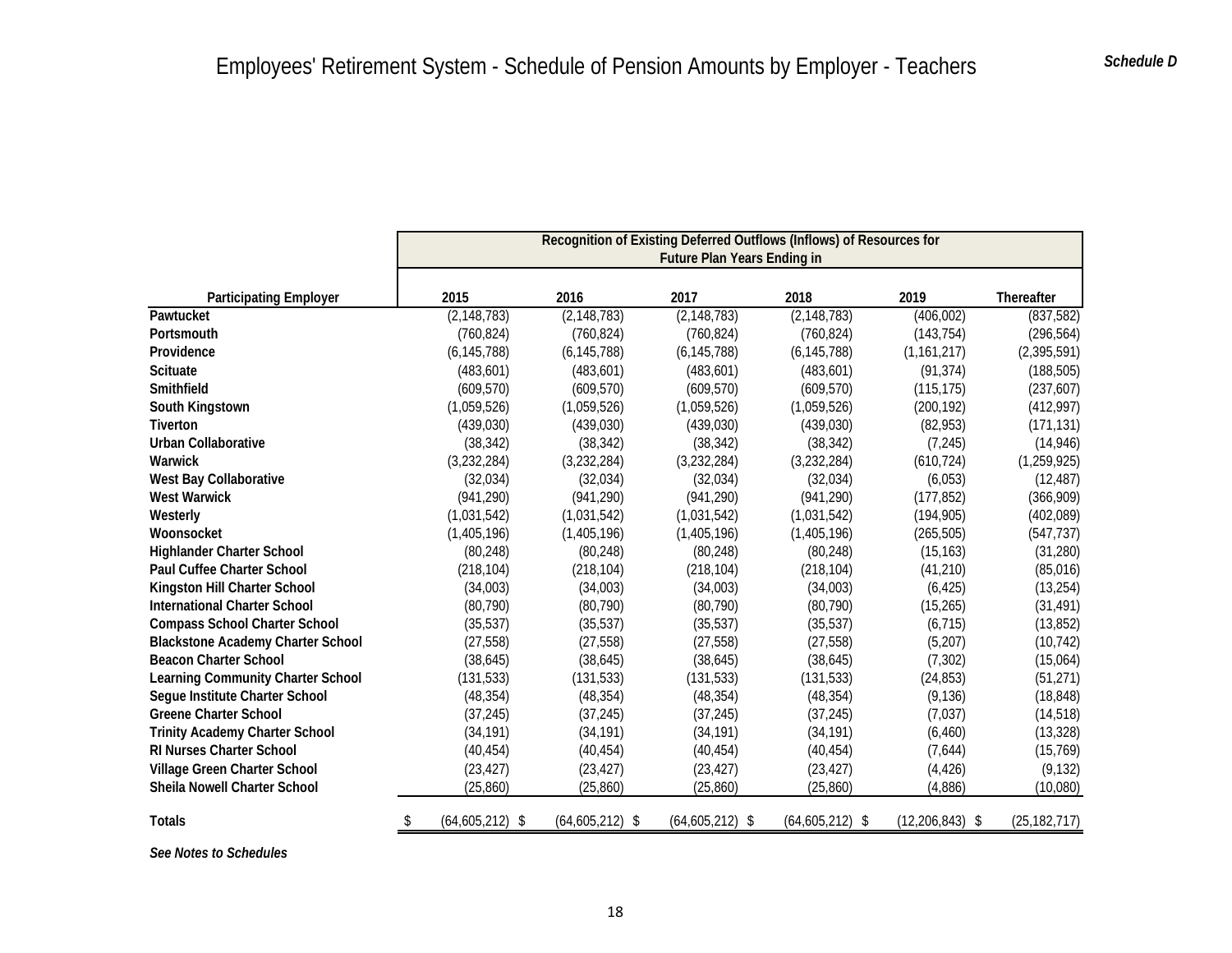Г

|                               | Discount Rate Sensitivity - Ending Net Pension Liability |                   |                    |  |  |  |
|-------------------------------|----------------------------------------------------------|-------------------|--------------------|--|--|--|
| <b>Participating Employer</b> | 1% Lower<br>6.50%                                        | 7.50%             | 1% Higher<br>8.50% |  |  |  |
| <b>State of Rhode Island</b>  | \$<br>1,240,014,298                                      | 990,129,069<br>\$ | \$<br>735,116,435  |  |  |  |
| Barrington                    | 42,095,841                                               | 33,612,770        | 24,955,635         |  |  |  |
| <b>Bristol/Warren</b>         | 41,967,528                                               | 33,510,315        | 24,879,568         |  |  |  |
| <b>Burrillville</b>           | 28,204,867                                               | 22,521,078        | 16,720,663         |  |  |  |
| <b>Central Falls</b>          | 32,755,795                                               | 26,154,912        | 19,418,585         |  |  |  |
| Chariho                       | 46,665,978                                               | 37,261,942        | 27,664,945         |  |  |  |
| Coventry                      | 67,567,220                                               | 53,951,207        | 40,055,807         |  |  |  |
| Cranston                      | 137,733,231                                              | 109,977,503       | 81,652,253         |  |  |  |
| Cumberland                    | 50,963,206                                               | 40,693,201        | 30,212,466         |  |  |  |
| <b>East Greenwich</b>         | 29,944,528                                               | 23,910,166        | 17,751,984         |  |  |  |
| <b>East Providence</b>        | 58,739,552                                               | 46,902,474        | 34,822,510         |  |  |  |
| <b>Exeter-West Greenwich</b>  | 29,534,334                                               | 23,582,634        | 17,508,810         |  |  |  |
| Foster                        | 3,837,316                                                | 3,064,028         | 2,274,872          |  |  |  |
| <b>Foster-Glocester</b>       | 16,223,235                                               | 12,953,961        | 9,617,604          |  |  |  |
| Glocester                     | 6,909,245                                                | 5,516,907         | 4,096,001          |  |  |  |
| Jamestown                     | 8,500,641                                                | 6,787,609         | 5,039,427          |  |  |  |
| Johnston                      | 39,595,309                                               | 31,616,141        | 23,473,247         |  |  |  |
| Lincoln                       | 49,928,303                                               | 39,866,851        | 29,598,946         |  |  |  |
| <b>Little Compton</b>         | 5,764,645                                                | 4,602,965         | 3,417,448          |  |  |  |
| <b>Middletown</b>             | 33,234,184                                               | 26,536,897        | 19,702,188         |  |  |  |
| Narragansett                  | 21,907,374                                               | 17,492,643        | 12,987,326         |  |  |  |
| New Shoreham                  | 3,691,756                                                | 2,947,801         | 2,188,580          |  |  |  |
| <b>Newport</b>                | 31,433,995                                               | 25,099,478        | 18,634,983         |  |  |  |
| North Kingstown               | 52,479,299                                               | 41,903,775        | 31,111,250         |  |  |  |
| <b>North Providence</b>       | 37,226,669                                               | 29,724,825        | 22,069,049         |  |  |  |
| <b>North Smithfield</b>       | 21,412,229                                               | 17,097,279        | 12,693,790         |  |  |  |
| Northern RI Collaborative     | 4,801,616                                                | 3,834,004         | 2,846,537          |  |  |  |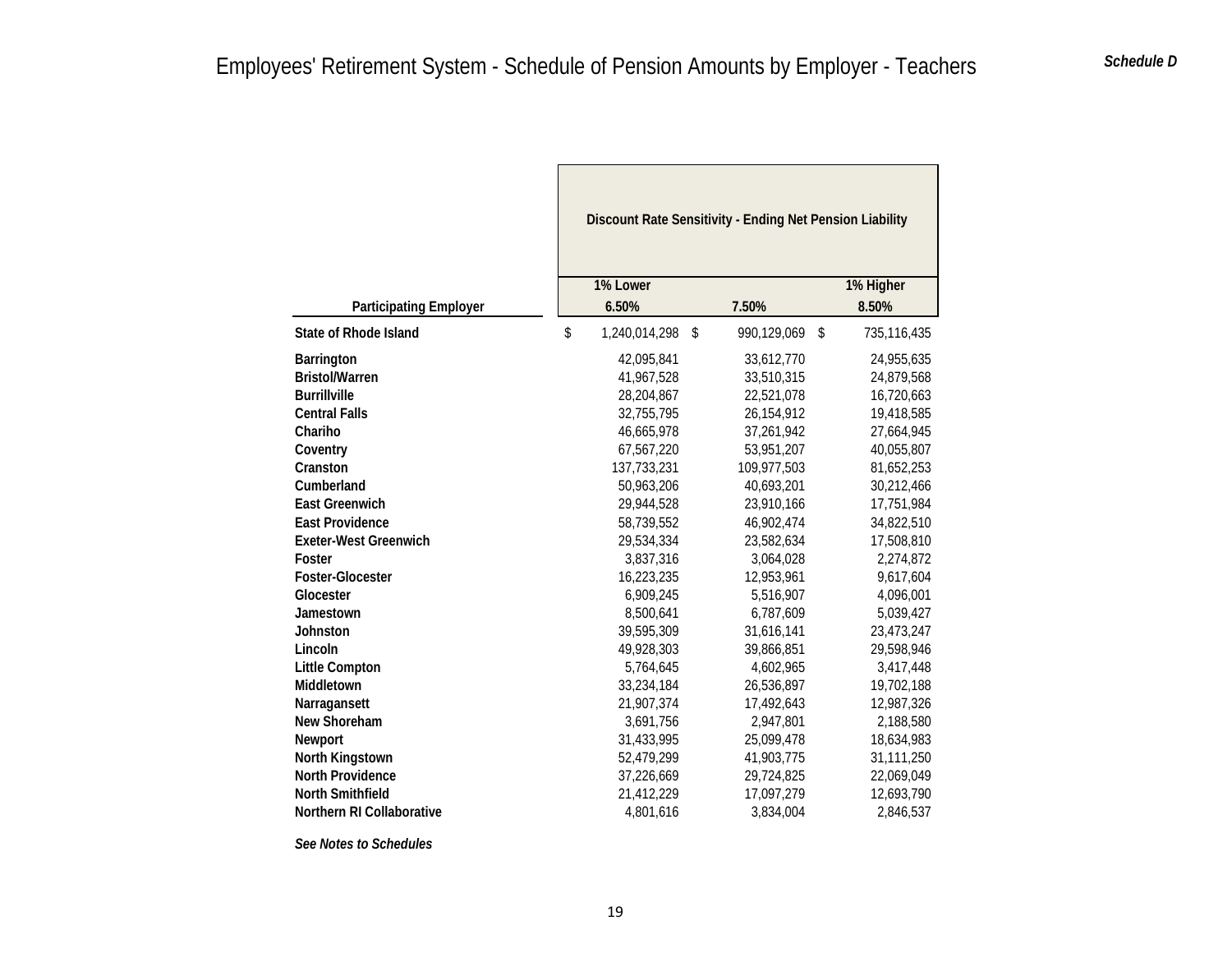|                                          | Discount Rate Sensitivity - Ending Net Pension Liability |                     |                     |
|------------------------------------------|----------------------------------------------------------|---------------------|---------------------|
|                                          | 1% Lower                                                 |                     | 1% Higher           |
| <b>Participating Employer</b>            | 6.50%                                                    | 7.50%               | 8.50%               |
| Pawtucket                                | 101,386,571                                              | 80,955,350          | 60,104,899          |
| Portsmouth                               | 35,898,150                                               | 28,664,026          | 21,281,465          |
| Providence                               | 289,978,327                                              | 231,542,469         | 171,907,561         |
| <b>Scituate</b>                          | 22,817,895                                               | 18,219,678          | 13,527,110          |
| Smithfield                               | 28,761,523                                               | 22,965,558          | 17,050,665          |
| South Kingstown                          | 49,991,902                                               | 39,917,633          | 29,636,649          |
| <b>Tiverton</b>                          | 20,714,879                                               | 16,540,458          | 12,280,381          |
| <b>Urban Collaborative</b>               | 1,809,109                                                | 1,444,541           | 1,072,492           |
| Warwick                                  | 152,509,707                                              | 121,776,253         | 90,412,177          |
| West Bay Collaborative                   | 1,511,461                                                | 1,206,874           | 896,038             |
| <b>West Warwick</b>                      | 44,413,141                                               | 35,463,093          | 26,329,398          |
| Westerly                                 | 48,671,503                                               | 38,863,318          | 28,853,878          |
| Woonsocket                               | 66,301,744                                               | 52,940,748          | 39,305,596          |
| <b>Highlander Charter School</b>         | 3,786,386                                                | 3,023,361           | 2,244,679           |
| Paul Cuffee Charter School               | 10,290,849                                               | 8,217,058           | 6,100,714           |
| Kingston Hill Charter School             | 1,604,380                                                | 1,281,068           | 951,123             |
| <b>International Charter School</b>      | 3,811,922                                                | 3,043,751           | 2,259,818           |
| <b>Compass School Charter School</b>     | 1,676,757                                                | 1,338,861           | 994,030             |
| <b>Blackstone Academy Charter School</b> | 1,300,295                                                | 1,038,262           | 770,853             |
| <b>Beacon Charter School</b>             | 1,823,415                                                | 1,455,964           | 1,080,973           |
| Learning Community Charter School        | 6,206,154                                                | 4,955,503           | 3,679,188           |
| Segue Institute Charter School           | 2,281,515                                                | 1,821,748           | 1,352,548           |
| <b>Greene Charter School</b>             | 1,757,337                                                | 1,403,202           | 1,041,801           |
| <b>Trinity Academy Charter School</b>    | 1,613,261                                                | 1,288,160           | 956,388             |
| RI Nurses Charter School                 | 1,908,761                                                | 1,524,111           | 1,131,569           |
| Village Green Charter School             | 1,105,367                                                | 882,616             | 655,294             |
| Sheila Nowell Charter School             | 1,220,164                                                | 974,279             | 723,349             |
| <b>Totals</b>                            | \$<br>3,048,284,669                                      | \$<br>2,434,000,378 | \$<br>1,807,111,545 |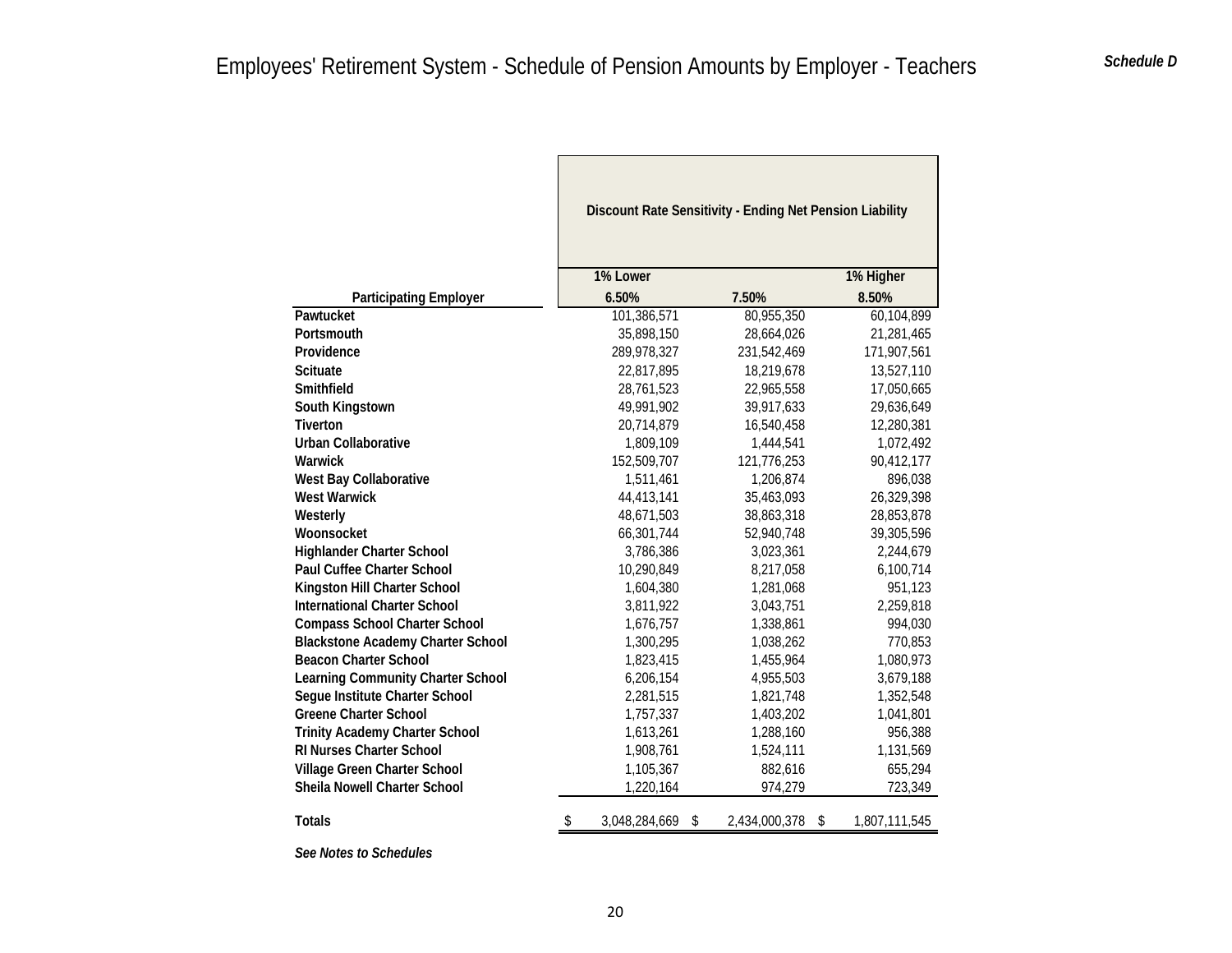## *Employees' Retirement System Cost-Sharing Plan*

## **NOTES TO THE SCHEDULES OF EMPLOYER ALLOCATIONS AND PENSION AMOUNTS BY EMPLOYER**

#### **1. Plan Description and Governance**

The Employees' Retirement System of the State of Rhode Island (the System) acts as a common investment and administrative agent for pension benefits to be provided through various defined benefit and defined contribution retirement plans. The System is administered by the State of Rhode Island Retirement Board which was authorized, created and established as an independent retirement board to hold and administer, in trust, the funds of the retirement system.

Each plan's assets are accounted for separately and may be used only for the payment of benefits to the members of that plan, in accordance with the terms of that plan.

The Employees' Retirement System (ERS) Plan (the Plan) was established and placed under the management of the Retirement Board for the purpose of providing retirement allowances for employees of the State of Rhode Island under the provisions of chapters 8 to 10, inclusive, of Title 36, and public school teachers under the provisions of chapters 15 to 17, inclusive, of Title 16 of the Rhode Island General Laws.

The Plan covers most State employees other than certain personnel at the State colleges and university (principally faculty and administrative personnel). The plan also covers teachers, including superintendents, principals, school nurses, and certain other school officials in the public schools in the cities and towns. Membership in the plan is mandatory for all covered state employees and teachers. Elected officials may become members on an optional basis and legislators may participate if elected to office prior to January 1, 1995.

Certain employees of the Rhode Island Airport Corporation (hired before July 1, 1993), the Rhode Island Commerce Corporation (active contributing members and employees of the Department of Economic Development before October 31, 1995 who elected to continue membership) and, the Narragansett Bay Water Quality District Commission (members of a collective bargaining unit) are also covered and have the same benefits as State employees.

#### **2. Schedules of Employer Allocations**

The Schedules of Employer Allocations reflect employer contributions recognized for the fiscal year ended June 30, 2014 consistent with contributions reflected within the Plan's financial statements. Contribution classification and presentation differences are reconciled on the next page.

The Schedule of Employer and Other Nonemployer Entity Allocations for Teachers reflects a special funding situation wherein the State of Rhode Island, by statute, has assumed responsibility to fund 40% of the required employer contribution for teachers. The actual proportionate share of employer contributions as shown in the Schedule and to be borne by the State varies slightly from 40% due to local education agency employers not participating in a component of the actuarially determined contribution that relates to interest on certain contributions withdrawn, but subsequently restored, to the Plan.

The Schedule of Employer Allocations and Other Nonemployer Entity Allocations for Teachers also includes an adjustment to determine equivalent contributions from local educational agencies if all had been shared on a consistent basis. The employer contribution for certain teachers funded by federal programs is borne 100% by the local education agency using federal funds and consequently there is no State share. The adjustment converts the actual contribution amounts by local educational agency employers to an equivalent basis for the purpose of determining each employer's proportionate share of the net pension liability, pension expense and deferred inflows and outflows of resources.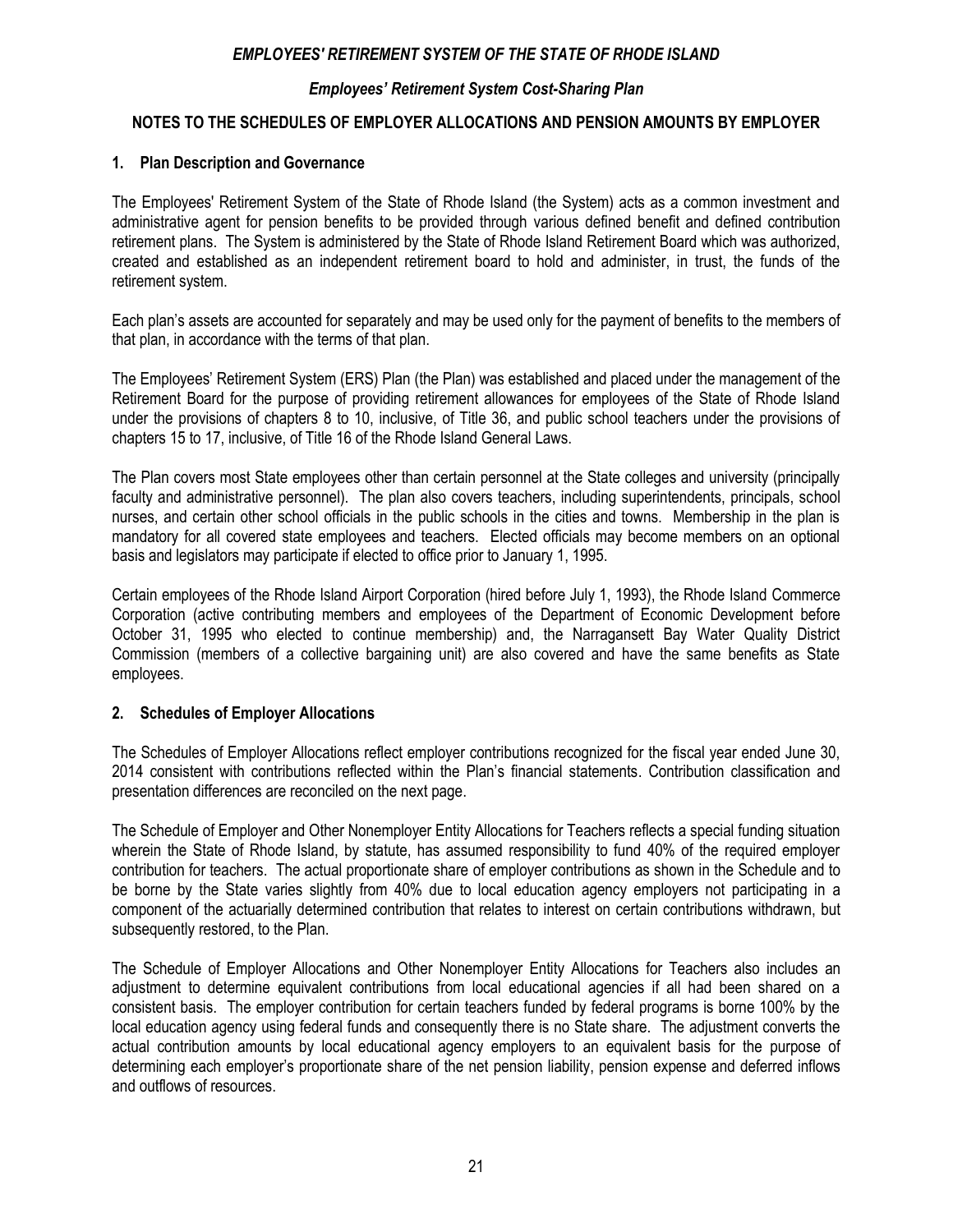## *Employees' Retirement System Cost-Sharing Plan*

## **NOTES TO THE SCHEDULES OF EMPLOYER ALLOCATIONS AND PENSION AMOUNTS BY EMPLOYER**

## **2. Schedules of Employer Allocations (continued)**

|                                                                      |                   | Teachers<br>Teachers             |                   |                          |  |
|----------------------------------------------------------------------|-------------------|----------------------------------|-------------------|--------------------------|--|
|                                                                      | State employees   | Local Share                      | State share       | <b>Total ERS Plan</b>    |  |
|                                                                      |                   |                                  |                   |                          |  |
| Employer Contributions included in                                   |                   |                                  |                   |                          |  |
| the Schedules of Employer                                            |                   |                                  |                   |                          |  |
| Allocations                                                          | \$<br>150,883,263 | 116,809,496<br>\$                | \$<br>80,101,652  | \$<br>347,794,411        |  |
|                                                                      |                   |                                  |                   |                          |  |
| Adjustment for equivalent                                            |                   |                                  |                   |                          |  |
| contributions if all shared at same                                  |                   |                                  |                   |                          |  |
| rate                                                                 |                   | 3,400,737                        | (3,400,737)       |                          |  |
|                                                                      |                   |                                  |                   | $\overline{\phantom{a}}$ |  |
| Other contribution related additions                                 |                   |                                  |                   |                          |  |
| included in financial reporting                                      |                   |                                  |                   |                          |  |
| amounts                                                              | 193,879           | 958,556                          |                   | 1,152,435                |  |
|                                                                      |                   |                                  |                   |                          |  |
| Employer contributions reported on<br>ERS Plan Fiscal 2014 financial |                   |                                  |                   |                          |  |
|                                                                      |                   |                                  |                   |                          |  |
| statements                                                           | \$<br>151,077,142 | 121,168,789<br>\$                | \$<br>76,700,915  | \$<br>348,946,846        |  |
|                                                                      |                   |                                  |                   |                          |  |
|                                                                      |                   |                                  |                   |                          |  |
| per ERSRI fiscal 2014 financial statements                           |                   | Employer contributions           |                   | \$<br>272,245,931        |  |
|                                                                      |                   | State contributions for teachers | 76,700,915        |                          |  |
|                                                                      |                   | Total employer contributions     | \$<br>348,946,846 |                          |  |

The percentages included in the Schedules of Employer Allocations have been rounded to 8 decimal places.

## **3. Schedules of Pension Amounts by Employer**

The Schedules of Pension Amounts by Employer were prepared by the Plan's actuary using amounts from (1) the Plan's fiscal 2014 financial statements, (2) Required Supplementary Information Schedules prepared in accordance with the requirements of GASB Statement No. 67, and (3) certain data from the actuarial valuation of the Plan performed at June 30, 2013 rolled-forward to June 30, 2014. These schedules utilize the proportionate employer contribution schedules detailed in the Schedules of Employer Allocations to apportion each employer's amounts for the cost-sharing plan.

The Schedules of Pension Amounts by Employer include the sensitivity of the net pension liability to changes in the discount rate. The following presents the net pension liability of the employers calculated using the discount rate of 7.5 percent, as well as what the employers' net pension liability would be if it were calculated using a discount rate that is 1-percentage-point lower or 1-percentage-point higher than the current rate.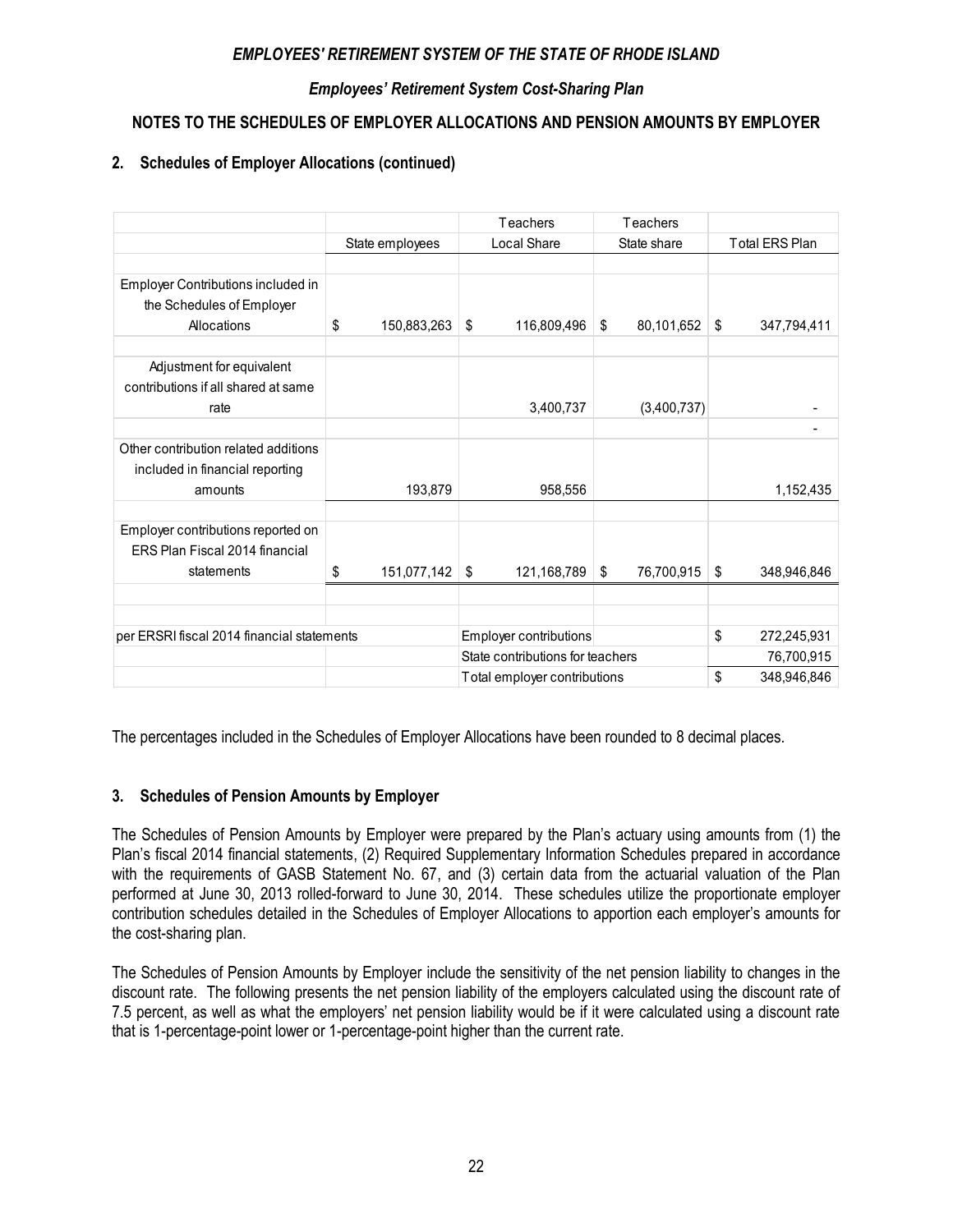#### *Employees' Retirement System Cost-Sharing Plan*

## **NOTES TO THE SCHEDULES OF EMPLOYER ALLOCATIONS AND PENSION AMOUNTS BY EMPLOYER**

#### **3. Schedules of Pension Amounts by Employer (continued)**

#### **Net Pension Liability – Sensitivity Analysis**

|                              | uurrent        |               |                      |               |                |               |  |  |  |
|------------------------------|----------------|---------------|----------------------|---------------|----------------|---------------|--|--|--|
|                              | 1.00% Decrease |               | <b>Discount Rate</b> |               | 1.00% Increase |               |  |  |  |
|                              |                | $(6.50\%)$    |                      | (7.5%)        |                | $(8.50\%)$    |  |  |  |
| <b>ERS</b> - State employees | S.             | 2.200.811.036 | \$                   | 1.781.904.957 | \$             | 1.354.409.975 |  |  |  |
| <b>ERS</b> - Teachers        | S              | 3,048,284,669 | S                    | 2,434,000,378 | \$             | 1,807,111,545 |  |  |  |

**Current**

#### **4. Relationship to the Plan financial statements**

The components associated with pension expense and deferred outflows and inflows of resources have been determined based on the net increase in fiduciary net position as reflected for the ERS Plan in the System's financial statements and consistent with the requirements of GASB Statements No. 67 and 68.

The Schedules of Employer Allocations as included herein have been restated compared to the schedules originally included as supplementary information in the System's fiscal 2014 audited financial statements. See note 2 which more fully describes how employer contribution amounts are utilized in the Schedules of Employer Allocations.

#### **5. Summary of Significant Accounting Policies**

**Basis of Accounting –** The underlying information to prepare the allocation schedules is based on the System's financial statements as of and for the year ended June 30, 2014. The financial statements of the System are prepared on the accrual basis of accounting. Under this method, revenues are recorded when earned and expenses are recorded when incurred. Plan member contributions are recognized in the period in which the wages, subject to required contributions, are earned for the performance of duties for covered employment. Employer contributions to the plan are recognized when due and the employer has made a formal commitment to provide the contributions.

#### **6. Net Pension Liability**

The components of the net pension liability of the employers participating in the ERS Plan at June 30, 2014 were as follows:

|                                                                                  | <b>ERS</b>       |                 |  |  |
|----------------------------------------------------------------------------------|------------------|-----------------|--|--|
|                                                                                  | <b>State</b>     |                 |  |  |
|                                                                                  | <b>Employees</b> | <b>Teachers</b> |  |  |
| Fiscal year ended June 30, 2014                                                  |                  |                 |  |  |
| <b>Total pension liability</b>                                                   | \$4.302.186.206  | \$6.309.901.411 |  |  |
| <b>Plan Fiduciary net position</b>                                               | 2,520,281,249    | 3,875,901,033   |  |  |
| <b>Employers' Net Pension Liability</b>                                          | \$1.781.904.957  | \$2,434,000,378 |  |  |
| <b>Plan Fiduciary Net Position as a</b><br>percentage of total pension liability | 58.6%            | 61.4%           |  |  |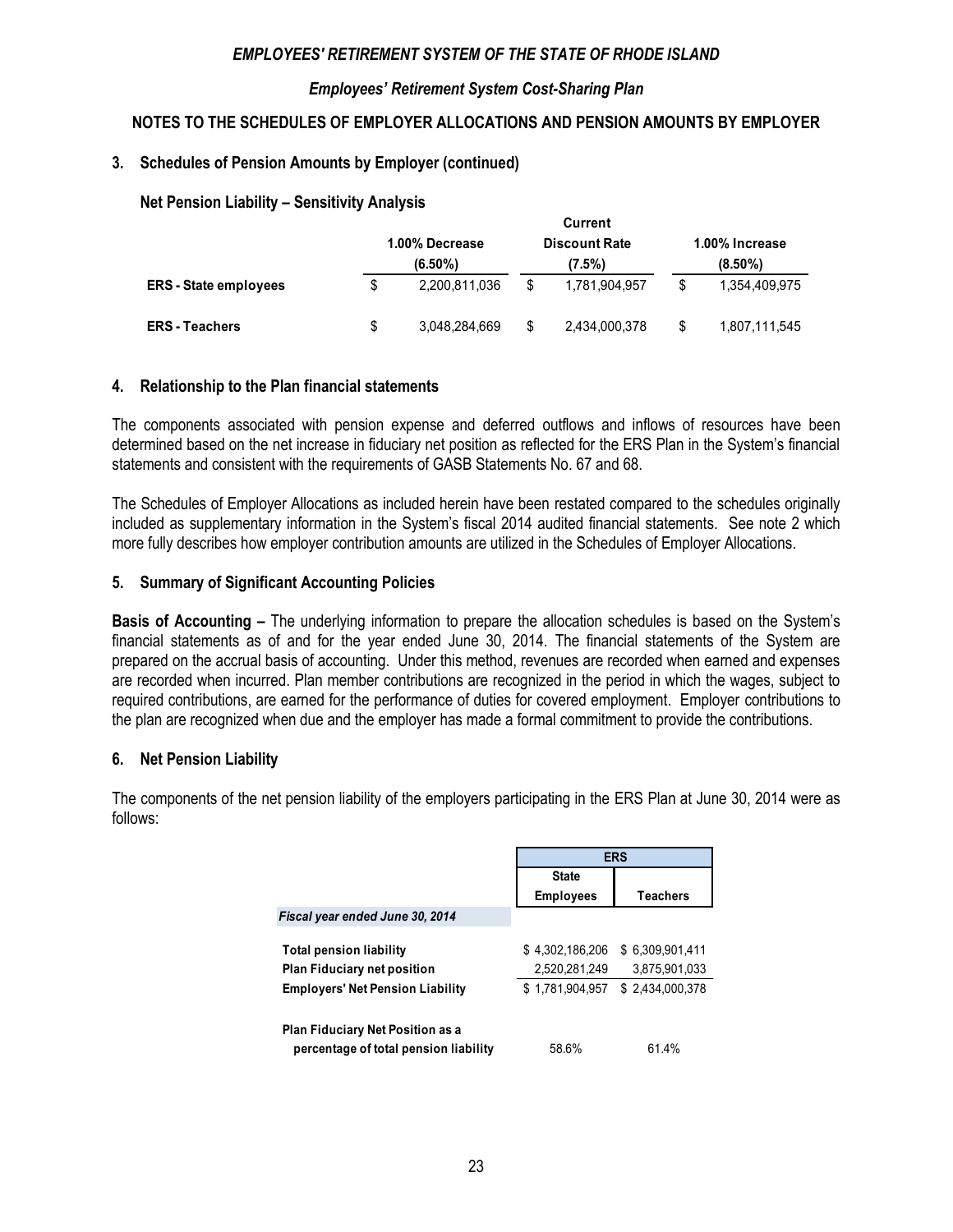## *Employees' Retirement System Cost-Sharing Plan*

## **NOTES TO THE SCHEDULES OF EMPLOYER ALLOCATIONS AND PENSION AMOUNTS BY EMPLOYER**

#### **7. Actuarial methods and assumptions**

The total pension liability was determined by actuarial valuations performed as of June 30, 2013 and rolled forward to June 30, 2014, using the following actuarial assumptions, applied to all periods included in the measurement.

The actuarial assumptions used in the June 30, 2013 valuations and the calculation of the total pension liability at June 30, 2014 **(measurement date)** were consistent with the results of an actuarial experience study performed as of June 30, 2013.

Actuarial Cost Method - Entry Age Normal - the Individual Entry Age Actuarial Cost methodology is used.

Amortization Method - Level Percent of Payroll – Closed

Equivalent Single Remaining Amortization Period - 21 years at June 30, 2014

Investment Rate of Return - 7.50%

Projected Salary Increases – state employees - 3.50% to 6.50%

Projected Salary Increases – teachers - 3.50% to 13.5%

Mortality – state employees:

- Male Employees, 115% of RP-2000 Combined Healthy for Males with White Collar adjustments, projected with Scale AA from 2000.
- Female Employees: 95% of RP-2000 Combined Healthy for Females with White Collar adjustments, projected with Scale AA from 2000.

Mortality – teachers: Male and female teachers: 97% and 92%, respectively of rates in a GRS table based on male and female te a cher experience, projected with Scale AA from 2000.

Inflation - 2.75%

Cost of Living Adjustments: COLA is equal to the average five-year fund asset performance (percent) greater than 5.5% up to a maximum of 4% - the COLA is to be applied to the first \$25,000 of benefits, indexed over time. COLA is delayed until the latter of Social Security eligibility age or 3 years after retirement.

The long-term expected rate of return best-estimate on pension plan investments was determined by the actuary using a building-block method. The actuary started by calculating best-estimate future expected real rates of return (expected returns net of pension plan investment expense and inflation) for each major asset class, based on forward-looking medium-term (10 year) capital market return assumptions developed by eight investment consulting firms.

These return assumptions are then weighted by the target asset allocation percentage, factoring in correlation effects, to develop the overall medium-term expected rate of return best-estimate on an arithmetic basis. To arrive at the long-term expected return estimate, the actuary adjusts the medium-term number to reflect the longer 30-year time frame required for actuarial calculations. This process produces the actuarial expected return, which is based on a 30-year horizon, and can differ from the medium-term, 10-year-horizon return expectations.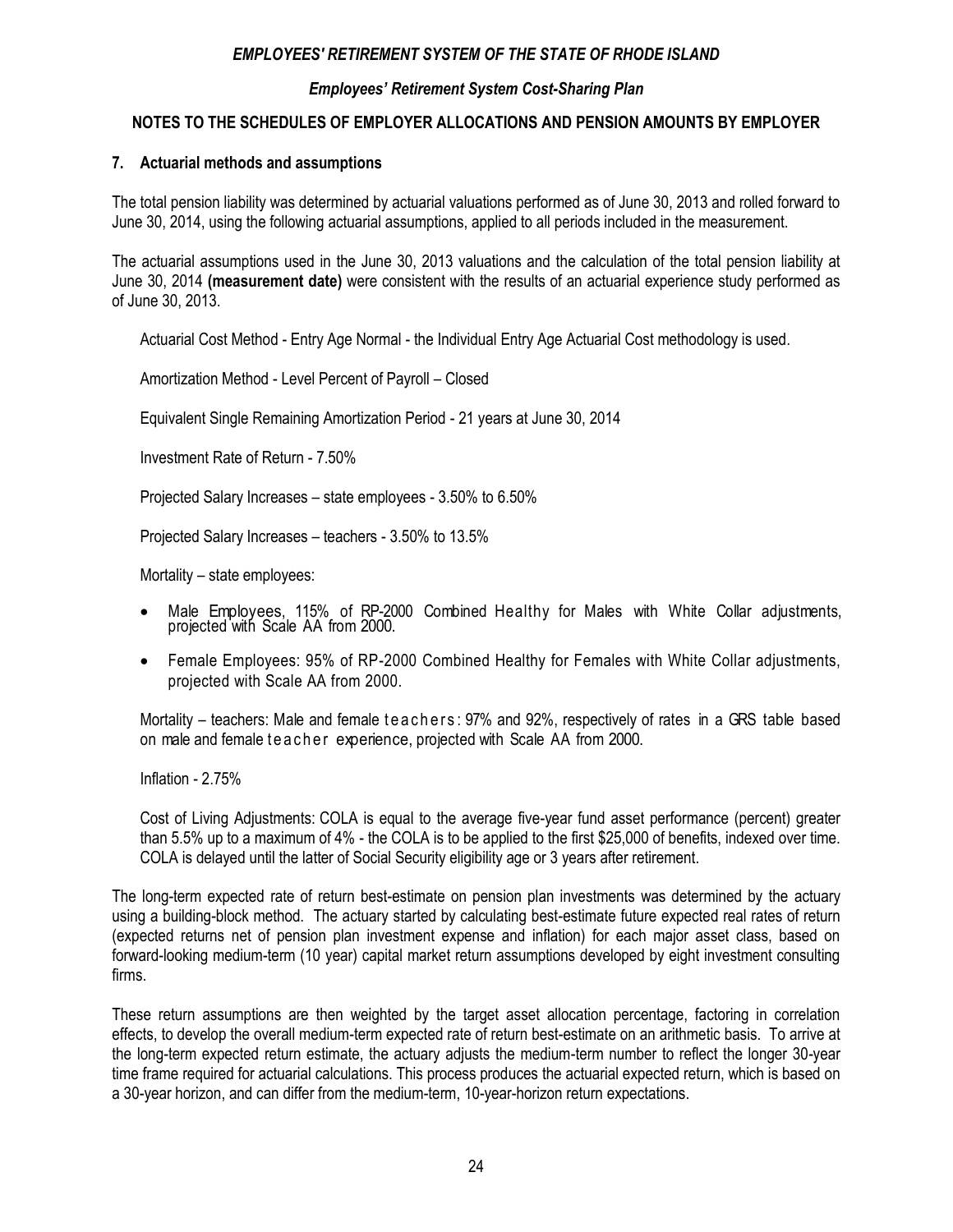## *Employees' Retirement System Cost-Sharing Plan*

## **NOTES TO THE SCHEDULES OF EMPLOYER ALLOCATIONS AND PENSION AMOUNTS BY EMPLOYER**

#### **8. Discount rate**

The discount rate used to measure the total pension liability of the ERS plan was 7.5 percent. The projection of cash flows used to determine the discount rate assumed that contributions from plan members will be made at the current contribution rate and that contributions from the employers will be made at statutorily required rates, actuarially determined. Based on those assumptions, the pension plan's fiduciary net position was projected to be available to make all projected future benefit payments of current plan members. Therefore, the long-term expected rate of return on pension plan investments was applied to all periods of projected benefit payments to determine the total pension liability.

## **9. Deferred Outflows and Inflows of Resources**

Consistent with the requirements of GASB Statement No. 68, differences between expected and actual experience and changes in assumptions are recognized in pension expense using a systematic and rational method over a closed period equal to the average of the expected remaining service lives of all employees that are provided with pensions through the pension plan (active employees and inactive employees) determined as of the beginning of the measurement period.

Changes in assumptions which resulted in deferred inflows of resources as of the June 30, 2014 measurement date resulted from an experience study performed for the six-year period ended June 30, 2013. The changes in actuarial assumptions primarily related to reductions in wage inflation, salary increases for individual members, and the overall payroll growth assumptions.

For state employees, the average of the expected remaining service lives for purposes of recognizing the applicable deferred inflows of resources established in fiscal 2014 is 5.3904 years.

For teachers, the average of the expected remaining service lives for purposes of recognizing the applicable deferred inflows of resources established in fiscal 2014 is 8.063 years.

Additionally, differences between projected and actual earnings on pension plan investments are to be recognized in pension expense using a systematic and rational method over a closed five-year period. Projected earnings of the plan reflect the plan's investment return assumption or discount rate of 7.5%.

#### **10. Subsequent events**

Subsequent to June 30, 2014 (the measurement date), litigation challenging the various pension reform measures enacted in previous years by the General Assembly (2009, 2010, and 2011) was settled. The final settlement approved by the Court on July 8, 2015 also included enactment of the pension settlement provisions by the General Assembly.

The amended benefit provisions in the newly enacted legislation and settlement agreement have not been reflected in the determination of the net pension liability at June 30, 2014 (the measurement date). These amended benefit provisions are summarized below:

- Employees with more than 20 years of service at July 1, 2012 will increase their employee contribution rate from 3.75% to 11% and participate solely in the defined benefit plan going forward – service credit accruals will increase from 1% to 2% per year.
- Employees with more than 10 but less than 20 years of service at July 1, 2012 will receive an increased employer contribution to the defined contribution plan.